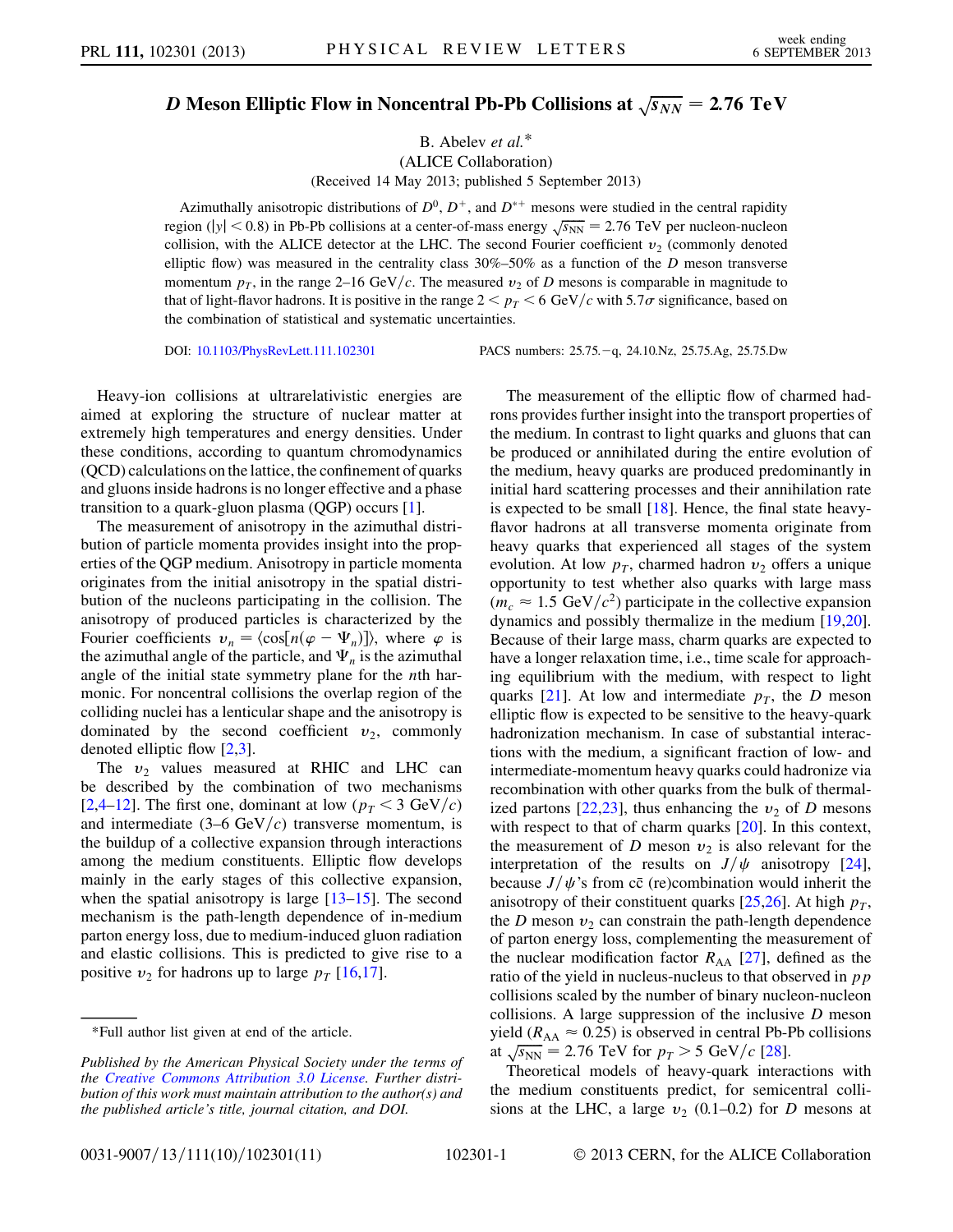$p_T \approx 2-3$  GeV/c and a decrease to about 0.05 at high  $p_T$ [\[29–](#page-5-6)[33\]](#page-5-7). The elliptic flow of electrons from heavy-flavor decays was measured to be as large as 0.13 in Au-Au collisions at  $\sqrt{s_{NN}}$  = 200 GeV [[34](#page-5-8),[35](#page-5-9)].

In this Letter we present the measurement of  $v_2$  for  $D^0$ ,  $D^+$ , and  $D^{*+}$  mesons and their antiparticles reconstructed from their hadronic decays at midrapidity ( $|y|$  < 0.8) in noncentral Pb-Pb collisions at  $\sqrt{s_{NN}} = 2.76$  TeV.

The measurement was carried out with the ALICE detector at the LHC [\[36\]](#page-5-10). Particle reconstruction and identification were based on the detectors of the central barrel, located inside a solenoid magnet, which generates a 0.5 T field parallel to the beam direction.

The detectors used for the reconstruction of the trajectories of candidate D meson decay particles are the inner tracking system (ITS), composed of six cylindrical layers of silicon detectors [\[37\]](#page-5-11), and the time projection chamber (TPC) [\[38\]](#page-5-12). The reconstructed particles are identified on the basis of their specific energy deposition  $dE/dx$  in the TPC gas and of their time of flight from the interaction point to the time of flight (TOF) detector. The ITS, TPC, and TOF detectors provide full azimuthal coverage in the pseudorapidity interval  $|\eta|$  < 0.9.

The analysis was performed on a sample of Pb-Pb collisions collected in 2011 with an interaction trigger that required coincident signals in both scintillator arrays of the VZERO detector, covering the full azimuth in the regions  $-3.7 < \eta < -1.7$  and  $2.8 < \eta < 5.1$ . Events were further selected off-line to remove background from beamgas interactions, using the time information provided by the VZERO and the neutron zero-degree calorimeters. Only events with a vertex reconstructed within  $\pm 10$  cm from the center of the detector along the beam line were considered in the analysis. Collisions were classified according to their centrality, determined from the VZERO summed amplitudes and defined in terms of percentiles of the total hadronic Pb-Pb cross section [\[39\]](#page-5-13).

The D meson  $v_2$  was measured for events in the centrality range 30%–50%, where the initial geometrical anisotropy and the medium density are large. In this range, the trigger and event selection are fully efficient for hadronic interactions. The number of selected events in the 30%–50% centrality class was  $9.5 \times 10^6$ , corresponding to an integrated luminosity of  $(6.2 \pm 0.2) \mu b^{-1}$ .

The decays  $D^0 \to K^- \pi^+$ ,  $D^+ \to K^- \pi^+ \pi^+$ , and  $D^{*+} \to D^0 \pi^+$ , and their charge conjugates, were recon-structed as described in [\[28](#page-5-5)[,40\]](#page-5-14).  $D^0$  and  $D^+$  candidates were formed using pairs and triplets of tracks with  $|\eta|$  < 0.8,  $p_T > 0.4 \text{ GeV}/c$ , at least 70 associated space points in the TPC, and at least two hits in the ITS, of which at least one should be in either of the two innermost layers.  $D^{*+}$ candidates were formed by combining  $D^0$  candidates with tracks with  $|\eta|$  < 0.8,  $p_T > 0.1$  GeV/c, and at least three associated hits in the ITS. The selection of tracks with  $|\eta|$  < 0.8 limits the *D* meson acceptance in rapidity, which, depending on  $p<sub>T</sub>$ , varies from  $|y| < 0.7$  for  $p<sub>T</sub> =$ 2 GeV/c to  $|y|$  < 0.8 for  $p<sub>T</sub>$  > 5 GeV/c.

D meson candidates were selected with the same strategy as used in [[28](#page-5-5)], in order to increase the statistical significance of the signal with respect to the large background of all possible track combinations. The selection of the decay topology was based on the displacement of the decay tracks from the interaction vertex, the separation between the secondary and primary vertices, and the pointing of the reconstructed  $D$  meson momentum to the primary vertex. The pion and kaon identification in the TPC and TOF detectors was utilized by applying cuts in units of resolution (at  $\pm 3\sigma$ ) around the expected mean values of  $dE/dx$  and time of flight.

The measurement of  $v_2$  was performed by correlating the candidate D meson azimuthal angle,  $\varphi_D$ , with the angle  $\psi_2$ of the so-called event plane [\[41\]](#page-5-15), which is an estimator of the direction  $\Psi_2$  of the second-order initial-state symmetry plane. The event plane angle  $\psi_2$  was determined from the second harmonic of the azimuthal distribution of the detected charged particles:  $\psi_2 = (1/2)\tan^{-1}(Q_{2,y}/Q_{2,x})$ , where  $Q_{2,x}$  and  $Q_{2,y}$  are the transverse components of the second order flow vector,  $\hat{Q}_2$ , defined event by event from the azimuthal angles  $\varphi_i$  of a sample of N tracks,  $\vec{Q}_2$  =  $(\sum_{i=1}^N w_i \cos 2\varphi_i, \sum_{i=1}^N w_i \sin 2\varphi_i)$ . The weights  $w_i$  correct for nonuniformities in the acceptance and efficiency of the detector, and optimize the event-plane resolution [\[41\]](#page-5-15). They are defined as the product of the track  $p_T$  and the inverse of the probability of reconstructing a particle with azimuthal angle  $\varphi_i$ . The tracks used to compute  $\hat{Q}_2$  were required to have at least 50 associated space points in the TPC,  $0 < \eta < 0.8$ ,  $p_T > 150$  MeV/c, and distance of closest approach to the primary vertex smaller than 3.2 cm along the beam direction and 2.4 cm in the transverse plane. To avoid auto correlations between the D mesons and the event plane, the angle  $\psi_2$  was recalculated for each candidate after subtracting from the  $\vec{Q}_2$  vector the contribution from the tracks used to form that particular candidate. A correlation of D mesons with the tracks used to determine the event plane could also originate from other sources, commonly denoted nonflow, which are not related to the correlation with the initial geometry symmetry plane, such as higher-mass particle decays or jets. Their effect was estimated to be small with respect to the other uncertainties by repeating the analysis using the event plane determined in a different  $\eta$  region with the VZERO detector.

D meson candidates were classified in two groups according to their azimuthal angle relative to the event plane  $(\Delta \varphi = \varphi_D - \psi_2)$ : in-plane  $($  $] - (\pi/4), (\pi/4)$ ] and  $\left[ (3\pi/4), (5\pi/4) \right]$  and out-of-plane  $\left( ] - \left( \pi/4 \right), (3\pi/4) \right]$ and  $[(5\pi/4), (7\pi/4)]$ .

The raw signal yields were extracted in each  $\Delta \varphi$  and  $p_T$ interval by means of a fit to the candidate invariant mass distributions (mass difference  $M(K\pi\pi) - M(K\pi)$  for  $D^{*+}$ ). The fitting function was the sum of a Gaussian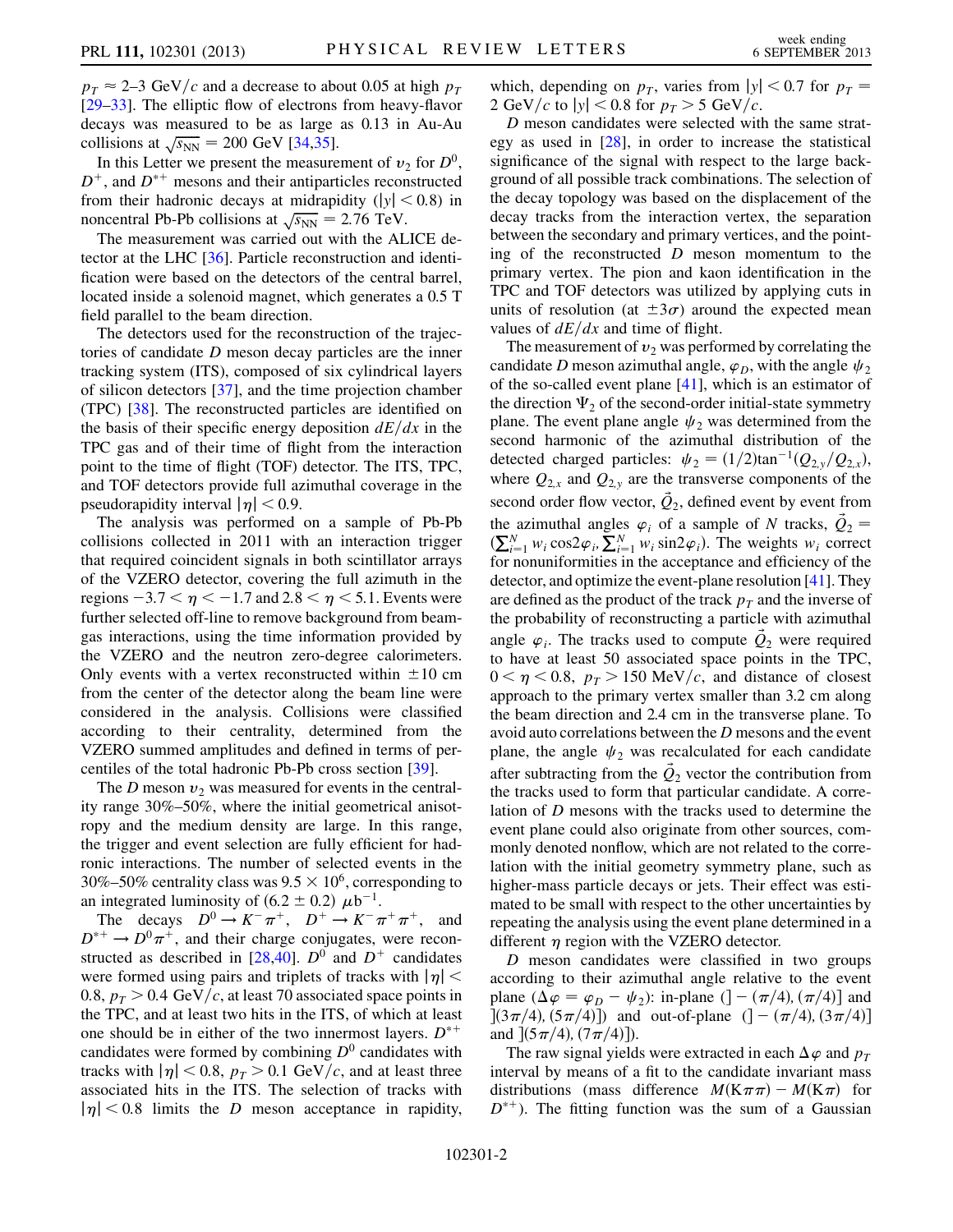function to describe the signal and an exponential (for  $D^0$ and  $D^+$ ) or a power-law (for  $D^{*+}$ ) function for the back-ground. An example fit is shown in Fig. [1](#page-2-0) for  $D^0$  candidates. For each meson and in each  $p<sub>T</sub>$  interval, the mean and the width of the Gaussian were fixed to those obtained from a fit to the invariant mass distribution integrated over  $\Delta \varphi$ , whose signal peak has larger statistical significance. The raw yields in the two  $\Delta \varphi$  intervals,  $N_{\text{in-plane}}$  and  $N_{\text{out-of-plane}}$ , were obtained as the integrals over the corresponding Gaussian signal functions.  $v_2$  was computed as

$$
v_2 = \frac{1}{R_2} \frac{\pi}{4} \frac{N_{\text{in-plane}} - N_{\text{out-of-plane}}}{N_{\text{in-plane}} + N_{\text{out-of-plane}}}.
$$
 (1)

<span id="page-2-2"></span>The factor  $\pi/4$  results from the integration of the second term,  $2v_2 \cos(2\Delta\varphi)$ , of the  $dN/d\varphi$  distribution in the considered  $\Delta \varphi$  intervals and the factor  $1/R_2$  is the correction for the finite resolution in the estimation of the symmetry plane  $\Psi_2$  via the event plane  $\psi_2$  [\[41\]](#page-5-15).  $R_2$  was determined from the correlation between the event plane angles calculated from tracks reconstructed in the two sides of the TPC, namely,  $-0.8 < \eta < 0$  and  $0 < \eta < 0.8$ . The resulting value is  $R_2 = 0.8059 \pm 0.0001 \text{(stat)}$  $\pm 0.024$ (syst).

The measured *D* meson yield has a contribution from feed-down from B meson decays, which amounts to about 10%–20% [\[28,](#page-5-5)[40\]](#page-5-14), depending on the selection cuts and  $p_T$ . Indeed, the B feed-down contribution is enhanced by the selection criteria that are more efficient for feed-down D mesons, because their decay vertices are more displaced from the primary vertex. Thus, the measured  $v_2$  is a combination of those of promptly produced and of feeddown D mesons. Considering that the elliptic flow is additive, the value for promptly produced  $D$  mesons,  $v_2^{\text{prompt}}$ , can be obtained from the measured  $v_2^{\text{all}}$  as

<span id="page-2-1"></span>
$$
v_2^{\text{prompt}} = \frac{v_2^{\text{all}}}{f_{\text{prompt}}} - \frac{1 - f_{\text{prompt}}}{f_{\text{prompt}}} v_2^{\text{feed-down}},\tag{2}
$$

<span id="page-2-0"></span>

FIG. 1 (color online). Invariant mass distributions for  $D^0$  candidates and their charge conjugates with  $3 < p_T < 4$  GeV/c for  $9.5 \times 10^6$  Pb-Pb collisions in the 30%–50% centrality class. The distributions are shown separately for the in-plane (open symbols) and out-of-plane (closed symbols) intervals of azimuthal angle. The curves show the fit functions as described in the text.

where  $f_{\text{prompt}}$  is the fraction of promptly produced D mesons in the measured raw yield and  $v_2^{\text{feed-down}}$  is the elliptic flow of  $D$  mesons from  $B$  decays, which depends on the dynamics of beauty quarks in the medium. These two quantities have not been measured. However, as it can be seen in Eq. [\(2\)](#page-2-1),  $v_2^{\text{all}}$  coincides with  $v_2^{\text{prompt}}$ , independent of  $f_{\text{prompt}}$ , if  $v_2^{\text{feed-down}} = v_2^{\text{prompt}}$ . The assumption  $v_2^{\text{feed-down}} =$  $v_2^{\text{prompt}}$  was used to compute the central value of the results for the prompt D meson elliptic flow. The systematic uncertainty related to this assumption is discussed below.

The contributions to the systematic uncertainty on the measured  $v_2$  originate from (i) determination of D meson yields and their anisotropy relative to the event plane (e.g., 10%–30% in  $4 < p<sub>T</sub> < 6$  GeV/c depending on the meson species), (ii) nonflow effects and centrality dependence in the event plane resolution  $(3\%)$ , and (iii) B feed-down contribution (typically  $^{+45}_{-0}$ %).

The first contribution was estimated from the maximum deviation from the central  $v_2$  value obtained by repeating the yield extraction in each  $p_T$  and  $\Delta \varphi$  interval when varying the fit configuration: different fit functions were used for the background; the Gaussian width and mean were left as free parameters in the fit; the yield was defined by counting the histogram entries in the invariant mass region of the signal, after subtracting the background contribution estimated from a fit to the side bands.

The  $v_2$  result obtained with Eq. ([1](#page-2-2)) was cross-checked by using an independent technique based on fits to the measured  $v_2$  of candidates as a function of their invariant mass, M [\[42\]](#page-5-16). Here  $v_2(M)$  was obtained with methods based on two-particle correlations, namely, the scalar product  $[43]$  and the Q cumulants  $[44]$ .

It was checked that the results were stable against variations of the cuts applied for the selection of D meson candidates, and that the reconstruction and selection efficiencies from Monte Carlo simulations were compatible for the in-plane and out-of-plane D mesons.

The uncertainty on the correction factor  $R_2$  for the event plane resolution has two contributions. The first one is due to the centrality dependence of  $R_2$ . The average  $R_2$  in the 30%–50% centrality interval was computed assuming that the D meson yield is uniformly distributed as a function of centrality. A systematic uncertainty of 2% was assigned by comparing this value with an alternative estimation of the average where the  $R_2$  values in narrow centrality intervals were weighted with the D meson yields measured in the same intervals. The second contribution to the  $R_2$  uncertainty arises from the presence of nonflow correlations between the two subevents used to compute the resolution. The systematic uncertainty was estimated to be of 2.3% on the basis of the difference to the  $R_2$  value obtained using three subevents with a wider pseudorapidity gap, namely, TPC tracks and the signals in the two VZERO detectors.

The systematic uncertainty related to the contribution of  $D$  mesons from  $B$  decays was assigned by varying the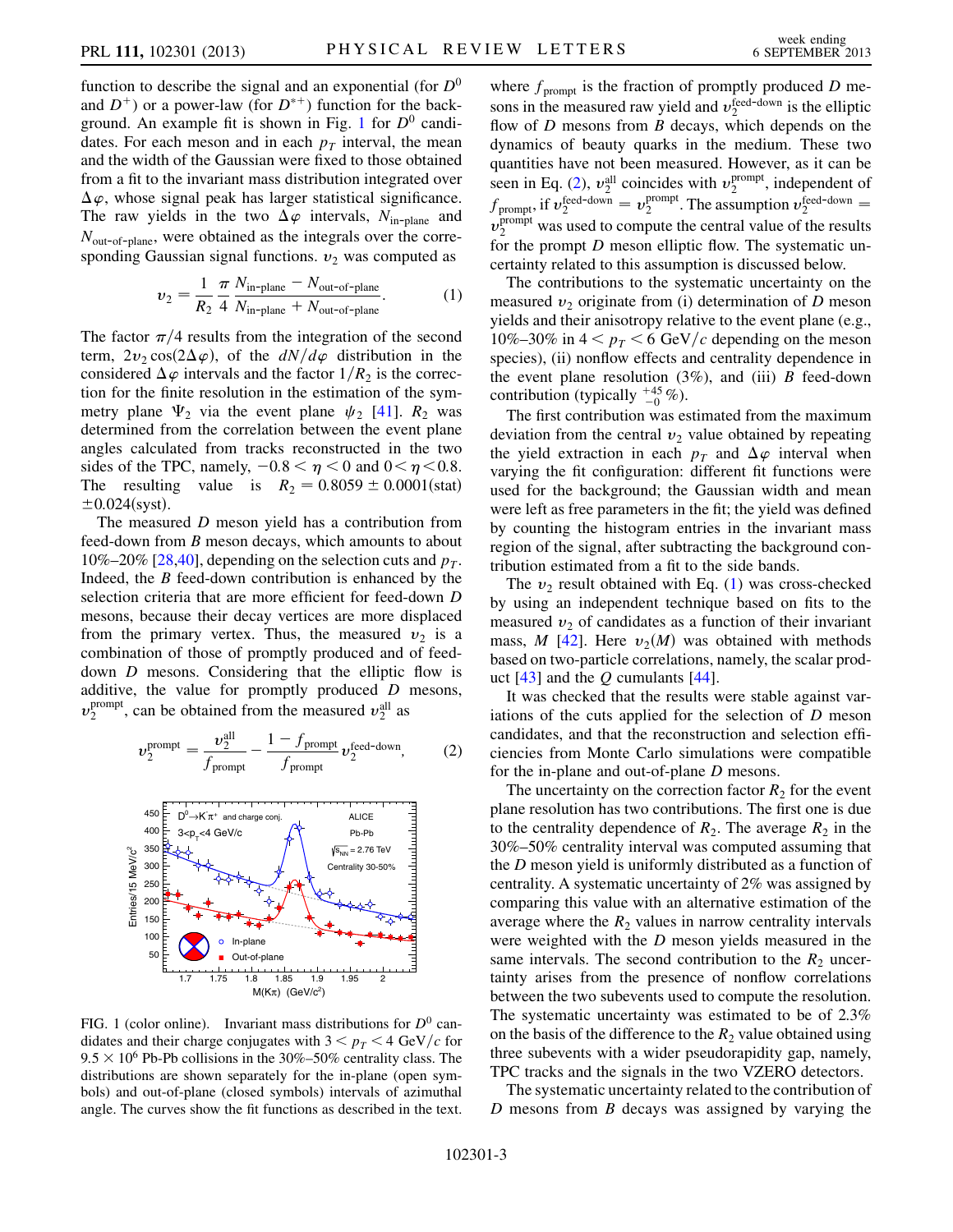<span id="page-3-0"></span>

FIG. 2 (color online).  $v_2$  as a function of  $p_T$  for prompt  $D^0$ ,  $D^+$ , and  $D^{*+}$  mesons for Pb-Pb collisions in the centrality range  $30\% - 50\%$ . The central value was obtained with the assumption  $v_2^{\text{feed-down}} = v_2^{\text{prompt}}$ . Vertical error bars represent the statistical uncertainty, empty boxes the systematic uncertainty due to the  $D$  meson anisotropy measurement and the event-plane resolution, and shaded boxes show the uncertainty from the contribution of D mesons from B feed-down.

assumption on the elliptic flow of feed-down D mesons in Eq. [\(2](#page-2-1)) in the range  $0 \le v_2^{\text{feed-down}} \le v_2^{\text{prompt}}$ , which includes all model predictions [[29–](#page-5-6)[32\]](#page-5-19). The maximum variation corresponds to the case  $v_2^{\text{feed-down}} = 0$ , which gives  $v_2^{\text{prompt}} = v_2^{\text{all}}/f_{\text{prompt}}$ . Hence, the magnitude of the systematic uncertainty due to  $B$  feed-down is inversely proportional to  $f_{\text{prompt}}$ . We estimated  $f_{\text{prompt}}$  as described in [[28](#page-5-5)] using (i) FONLL [[45\]](#page-5-20) predictions for prompt D and B mesons, (ii)  $B \rightarrow D + X$  decay kinematics from EVTGEN [[46](#page-5-21)], (iii) reconstruction and selection efficiencies for prompt and feed-down D mesons from simulations, and (iv) a hypothesis on the nuclear modification factor of the feed-down D mesons,  $R_{AA}^{\text{feed-down}}$ . The latter factor accounts for the medium-induced modification of the  $p<sub>T</sub>$  distribution of  $B$  mesons. Its contribution was determined by varying the ratio  $R_{\rm AA}^{\rm feed-down}/R_{\rm AA}^{\rm prompt}$  in the range 1–3, motivated by the lower value of  $R_{AA}$  of prompt D mesons measured by ALICE [\[28\]](#page-5-5) with respect to preliminary results from the CMS experiment on the  $R_{AA}$  of  $J/\psi$ from  $B$  decays [[47\]](#page-5-22). The  $B$  feed-down uncertainty was defined by the lower limit of the resulting  $f_{\text{prompt}}$  range, which depends on the D meson species and  $p_T$ . A typical value for this lower limit is 0.68, corresponding to a relative uncertainty on  $v_2^{\text{prompt}}$  of  $_{-0}^{+45}$ %.

Figure [2](#page-3-0) shows the measured  $v_2$  as a function of  $p_T$  for  $D^0$ ,  $D^+$ , and  $D^{*+}$  mesons in the 30%–50% centrality class. The symbols are positioned horizontally at the average  $p<sub>T</sub>$  of reconstructed D mesons, determined as described in  $[40]$  $[40]$ . The elliptic flow of the three D meson species is consistent within uncertainties. An average  $v_2$ , and transverse momentum, of  $D^0$ ,  $D^+$ , and  $D^{*+}$  was computed using the statistical uncertainties as weights. The systematic uncertainties were propagated through the averaging procedure, treating the contributions from the event-plane resolution and the B feed-down correction as fully correlated among the three D meson species. The resulting D meson  $v_2$  is shown in Fig. [3.](#page-3-1) It is comparable in magnitude to that of charged particles, dominated by light-flavor hadrons [[11\]](#page-4-14). The average of the measured D meson  $v_2$ values in the interval  $2 < p_T < 6$  GeV/c is 0.204  $\pm$ 0.030 (stat)  $\pm$  0.020 (syst) $\pm^{0.092}_{-0}$  (*B* feed-down), which is larger than zero with  $5.7\sigma$  significance. This result indicates that the interactions with the medium constituents transfer to charm quarks information on the azimuthal anisotropy of the system, suggesting that low momentum charm quarks take part in the collective motion of the system. A positive  $v_2$  is also observed for  $p_T > 6$  GeV/c, which most likely originates from the path-length dependence of the partonic energy loss, although the large uncertainties do not allow for a firm conclusion.

In summary, we have presented the first measurement of the D meson elliptic flow coefficient  $v_2$  for semicentral Pb-Pb collisions at  $\sqrt{s_{NN}}$  = 2.76 TeV. A positive elliptic flow, with  $5.7\sigma$  significance in  $2 < p_T < 6$  GeV/c, is observed. This  $v_2$  measurement, together with the observed large suppression of D mesons in central

<span id="page-3-1"></span>

FIG. 3 (color online). Average of  $D^0$ ,  $D^+$ , and  $D^{*+}$   $v_2$  as a function of  $p<sub>T</sub>$ , compared to charged-particle  $v<sub>2</sub>$  [\[11](#page-4-14)] measured with the event plane (EP) method. The symbols are positioned horizontally at the average  $p<sub>T</sub>$  of the three D meson species.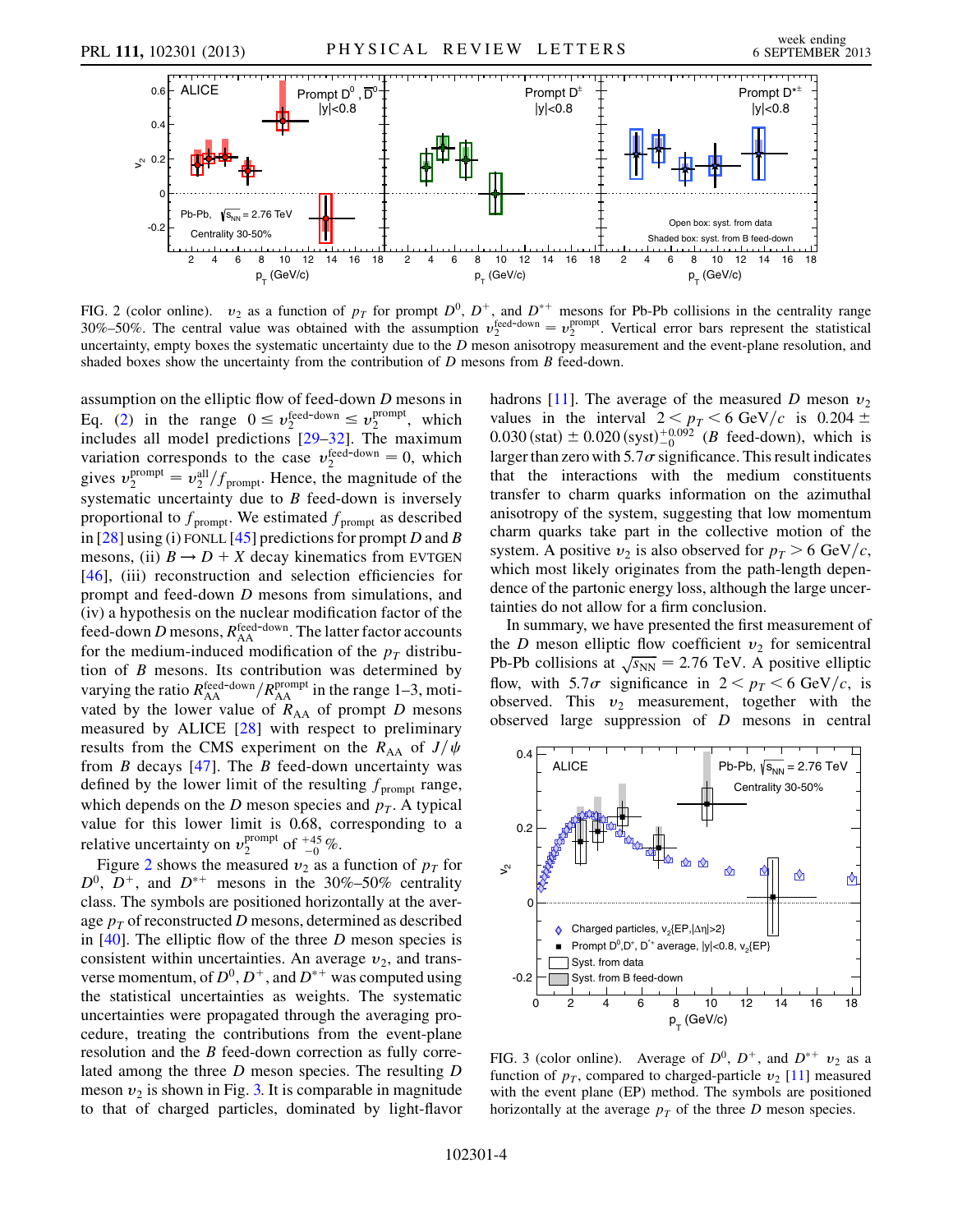collisions [[28](#page-5-5)], provides a stringent constraint to theoretical models describing the interaction of heavy quarks with the medium.

The ALICE Collaboration would like to thank all its engineers and technicians for their invaluable contributions to the construction of the experiment and the CERN accelerator teams for the outstanding performance of the LHC complex. The ALICE Collaboration would like to thank M. Cacciari for providing the pQCD predictions used for the feed-down correction. The ALICE Collaboration acknowledges the following funding agencies for their support in building and running the ALICE detector: State Committee of Science, World Federation of Scientists (WFS) and Swiss Fonds Kidagan, Armenia, Conselho Nacional de Desenvolvimento Científico e Tecnológico (CNPq), Financiadora de Estudos e Projetos (FINEP), Fundação de Amparo à Pesquisa do Estado de São Paulo (FAPESP); National Natural Science Foundation of China (NSFC), the Chinese Ministry of Education (CMOE) and the Ministry of Science and Technology of China (MSTC); Ministry of Education and Youth of the Czech Republic; Danish Natural Science Research Council, the Carlsberg Foundation and the Danish National Research Foundation; The European Research Council under the European Community's Seventh Framework Programme; Helsinki Institute of Physics and the Academy of Finland; French CNRS-IN2P3, the ''Region Pays de Loire,'' ''Region Alsace,'' ''Region Auvergne,'' and CEA, France; German BMBF and the Helmholtz Association; General Secretariat for Research and Technology, Ministry of Development, Greece; Hungarian OTKA and National Office for Research and Technology (NKTH); Department of Atomic Energy and Department of Science and Technology of the Government of India; Istituto Nazionale di Fisica Nucleare (INFN) and Centro Fermi– Museo Storico della Fisica e Centro Studi e Ricerche ''Enrico Fermi,'' Italy; MEXT Grant-in-Aid for Specially Promoted Research, Japan; Joint Institute for Nuclear Research, Dubna; National Research Foundation of Korea (NRF); CONACYT, DGAPA, México, ALFA-EC and the EPLANET Program (European Particle Physics Latin American Network) Stichting voor Fundamenteel Onderzoek der Materie (FOM) and the Nederlandse Organisatie voor Wetenschappelijk Onderzoek (NWO), Netherlands; Research Council of Norway (NFR); Polish Ministry of Science and Higher Education; National Authority for Scientific Research—NASR (Autoritatea Natională pentru Cercetare Științifică–ANCS); Ministry of Education and Science of Russian Federation, Russian Academy of Sciences, Russian Federal Agency of Atomic Energy, Russian Federal Agency for Science and Innovations and The Russian Foundation for Basic Research; Ministry of Education of Slovakia; Department of Science and Technology, South Africa;CIEMAT, EELA,

Ministerio de Economía y Competitividad (MINECO) of Spain, Xunta de Galicia (Consellería de Educación), CEADEN, Cubaenergía, Cuba, and IAEA (International Atomic Energy Agency); Swedish Research Council (VR) and Knut & Alice Wallenberg Foundation (KAW); Ukraine Ministry of Education and Science; United Kingdom Science and Technology Facilities Council (STFC); The United States Department of Energy, the United States National Science Foundation, the State of Texas, and the State of Ohio.

- <span id="page-4-0"></span>[1] F. Karsch, [J. Phys. Conf. Ser.](http://dx.doi.org/10.1088/1742-6596/46/1/017) 46, 122 (2006); S. Borsányi, Z. Fodor, C. Hoelbling, S. D. Katz, S. Krieg, C. Ratti, and K. K. Szabó, [J. High Energy Phys. 09 \(2010\) 073;](http://dx.doi.org/10.1007/JHEP09(2010)073) S. Borsanyi, G. Endrodi, Z. Fodor, A. Jakovac, S. D. Katz, S. Krieg, C. Ratti, and K. K. Szabo, [J. High Energy Phys.](http://dx.doi.org/10.1007/JHEP11(2010)077) [11 \(2010\) 077](http://dx.doi.org/10.1007/JHEP11(2010)077); S. Borsanyi, [arXiv:1210.6901;](http://arXiv.org/abs/1210.6901) P. Petreczky, [arXiv:1301.6188.](http://arXiv.org/abs/1301.6188)
- <span id="page-4-1"></span>[2] K. Aamodt et al. (ALICE Collaboration), *[Phys. Rev. Lett.](http://dx.doi.org/10.1103/PhysRevLett.105.252302)* 105[, 252302 \(2010\)](http://dx.doi.org/10.1103/PhysRevLett.105.252302).
- <span id="page-4-2"></span>[3] K. Aamodt et al. (ALICE Collaboration), *[Phys. Rev. Lett.](http://dx.doi.org/10.1103/PhysRevLett.107.032301)* 107[, 032301 \(2011\)](http://dx.doi.org/10.1103/PhysRevLett.107.032301).
- <span id="page-4-3"></span>[4] M. Luzum and P. Romatschke, *[Phys. Rev. Lett.](http://dx.doi.org/10.1103/PhysRevLett.103.262302)* 103, [262302 \(2009\).](http://dx.doi.org/10.1103/PhysRevLett.103.262302)
- [5] K. H. Ackermann et al. (STAR Collaboration), *[Phys. Rev.](http://dx.doi.org/10.1103/PhysRevLett.86.402)* Lett. 86[, 402 \(2001\).](http://dx.doi.org/10.1103/PhysRevLett.86.402)
- [6] B. I. Abelev et al. (STAR Collaboration), *[Phys. Rev. C](http://dx.doi.org/10.1103/PhysRevC.77.054901) 77,* [054901 \(2008\).](http://dx.doi.org/10.1103/PhysRevC.77.054901)
- [7] A. Adare et al. (PHENIX Collaboration), *[Phys. Rev. Lett.](http://dx.doi.org/10.1103/PhysRevLett.105.142301)* 105[, 142301 \(2010\)](http://dx.doi.org/10.1103/PhysRevLett.105.142301).
- [8] S. Chatrchyan et al. (CMS Collaboration), *[Phys. Rev. C](http://dx.doi.org/10.1103/PhysRevC.87.014902)* 87[, 014902 \(2013\)](http://dx.doi.org/10.1103/PhysRevC.87.014902).
- [9] G. Aad et al. (ATLAS Collaboration), [Phys. Lett. B](http://dx.doi.org/10.1016/j.physletb.2011.12.056) 707, [330 \(2012\)](http://dx.doi.org/10.1016/j.physletb.2011.12.056).
- [10] S. Chatrchyan et al. (CMS Collaboration), *[Phys. Rev. Lett.](http://dx.doi.org/10.1103/PhysRevLett.109.022301)* 109[, 022301 \(2012\)](http://dx.doi.org/10.1103/PhysRevLett.109.022301).
- <span id="page-4-14"></span><span id="page-4-4"></span>[11] B. Abelev et al. (ALICE Collaboration), [arXiv:1205.5761.](http://arXiv.org/abs/1205.5761)
- [12] W. A. Horowitz and M. Gyulassy, [J. Phys. G](http://dx.doi.org/10.1088/0954-3899/38/12/124114) 38, 124114 [\(2011\)](http://dx.doi.org/10.1088/0954-3899/38/12/124114).
- <span id="page-4-5"></span>[13] J. Y. Ollitrault, *[Phys. Rev. D](http://dx.doi.org/10.1103/PhysRevD.46.229)* **46**, 229 (1992).
- [14] P.F. Kolb and U.W. Heinz, in Quark Gluon Plasma 3, edited by R.C. Hwa et al. (World Scientific, Singapore, 2004), p. 634.
- <span id="page-4-6"></span>[15] U.W. Heinz, in Relativistic Heavy Ion Physics, Landolt-Boernstein New Series, I/23, edited by R. Stock (Springer Verlag, New York, 2010), Chap. 5.
- <span id="page-4-7"></span>[16] M. Gyulassy, I. Vitev, and X. N. Wang, *[Phys. Rev. Lett.](http://dx.doi.org/10.1103/PhysRevLett.86.2537)* **86**, [2537 \(2001\)](http://dx.doi.org/10.1103/PhysRevLett.86.2537).
- <span id="page-4-9"></span><span id="page-4-8"></span>[17] E.V. Shuryak, *Phys. Rev. C* 66[, 027902 \(2002\)](http://dx.doi.org/10.1103/PhysRevC.66.027902).
- <span id="page-4-10"></span>[18] P. Braun-Munzinger, J. Phys. G 34[, S471 \(2007\).](http://dx.doi.org/10.1088/0954-3899/34/8/S36)
- [19] S. Batsouli, S. Kelly, M. Gyulassy, and J. L. Nagle, [Phys.](http://dx.doi.org/10.1016/S0370-2693(03)00175-8) Lett. B 557[, 26 \(2003\)](http://dx.doi.org/10.1016/S0370-2693(03)00175-8).
- <span id="page-4-11"></span>[20] V. Greco, C. M. Ko, and R. Rapp, *[Phys. Lett. B](http://dx.doi.org/10.1016/j.physletb.2004.06.064)* 595, 202 [\(2004\)](http://dx.doi.org/10.1016/j.physletb.2004.06.064).
- <span id="page-4-12"></span>[21] G.D. Moore and D. Teaney, *[Phys. Rev. C](http://dx.doi.org/10.1103/PhysRevC.71.064904)* **71**, 064904  $(2005)$ .
- <span id="page-4-13"></span>[22] D. Molnar and S. A. Voloshin, *[Phys. Rev. Lett.](http://dx.doi.org/10.1103/PhysRevLett.91.092301)* **91**, 092301 [\(2003\)](http://dx.doi.org/10.1103/PhysRevLett.91.092301).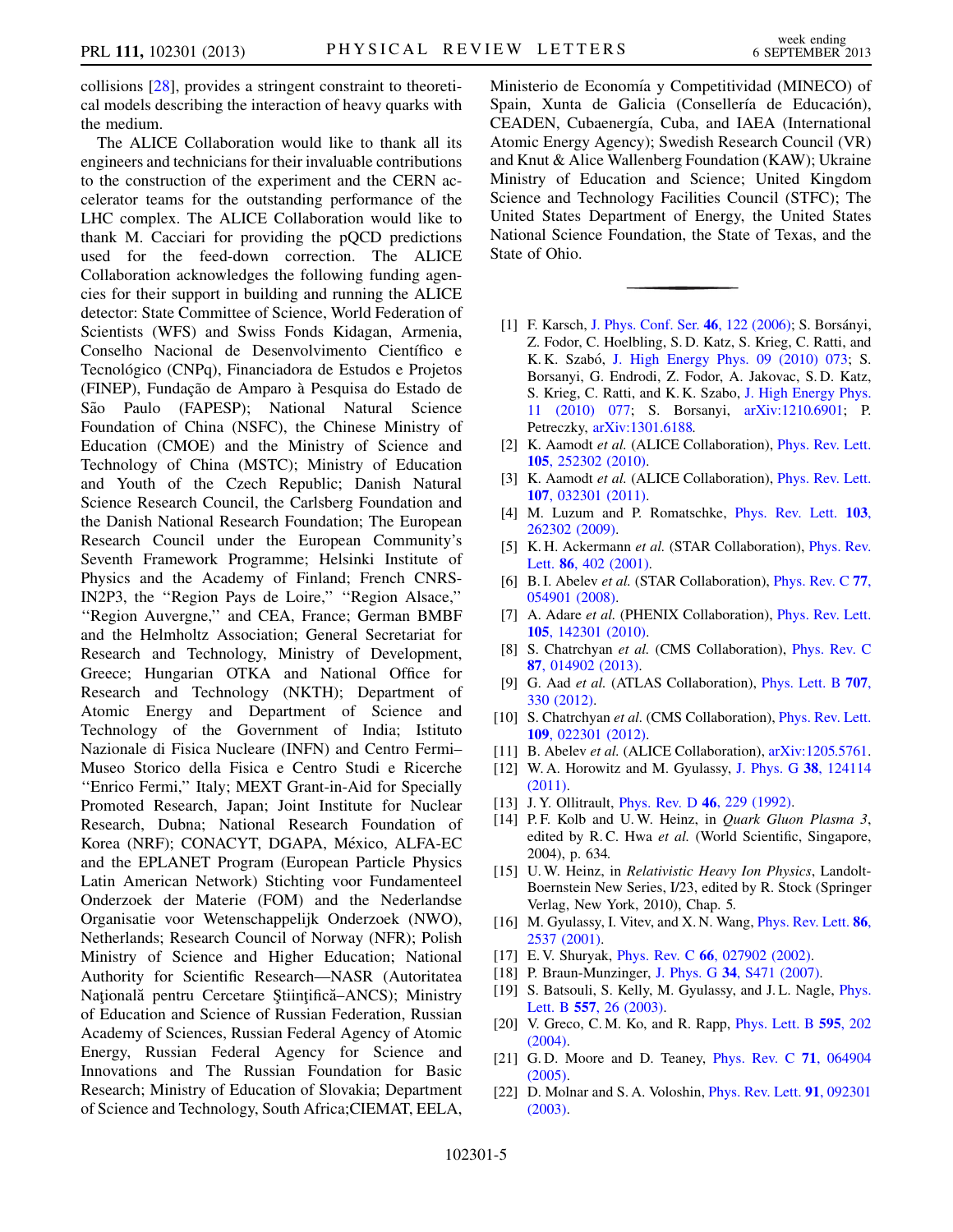- <span id="page-5-0"></span>[23] V. Greco, C. M. Ko, and P. Levai, *[Phys. Rev. C](http://dx.doi.org/10.1103/PhysRevC.68.034904)* 68, 034904 [\(2003\)](http://dx.doi.org/10.1103/PhysRevC.68.034904).
- <span id="page-5-1"></span>[24] E. Abbas et al. (ALICE Collaboration), [arXiv:1303.5880.](http://arXiv.org/abs/1303.5880)
- <span id="page-5-2"></span>[25] Y. Liu, N. Xu, and P. Zhuang, [Nucl. Phys.](http://dx.doi.org/10.1016/j.nuclphysa.2010.01.008) A834, 317c [\(2010\)](http://dx.doi.org/10.1016/j.nuclphysa.2010.01.008).
- <span id="page-5-3"></span>[26] X. Zhao, A. Emerick, and R. Rapp, [arXiv:1210.6583.](http://arXiv.org/abs/1210.6583)
- <span id="page-5-4"></span>[27] K. Adcox et al. (PHENIX Collaboration), [Phys. Rev. Lett.](http://dx.doi.org/10.1103/PhysRevLett.88.022301) 88[, 022301 \(2001\)](http://dx.doi.org/10.1103/PhysRevLett.88.022301).
- <span id="page-5-5"></span>[28] B. Abelev et al. (ALICE Collaboration), [J. High Energy](http://dx.doi.org/10.1007/JHEP09(2012)112) [Phys. 09 \(2012\) 112.](http://dx.doi.org/10.1007/JHEP09(2012)112)
- <span id="page-5-6"></span>[29] P. B. Gossiaux, S. Vogel, H. van Hees, J. Aichelin, R. Rapp, M. He, and M. Bluhm, [arXiv:1102.1114.](http://arXiv.org/abs/1102.1114) J. Aichelin, P.B. Gossiaux, and T. Gousset, [arXiv:1201.4192.](http://arXiv.org/abs/1201.4192)
- [30] M. He, R.J. Fries, and R. Rapp, *[Phys. Rev. Lett.](http://dx.doi.org/10.1103/PhysRevLett.110.112301)* **110**, [112301 \(2013\)](http://dx.doi.org/10.1103/PhysRevLett.110.112301).
- [31] T. Lang, H. van Hees, J. Steinheimer, and M. Bleicher, [arXiv:1211.6912](http://arXiv.org/abs/1211.6912); T. Lang, H. van Hees, J. Steinheimer, Y.-P. Yan, and M. Bleicher, [arXiv:1212.0696.](http://arXiv.org/abs/1212.0696)
- <span id="page-5-19"></span>[32] J. Uphoff, O. Fochler, Z. Xu, and C. Greiner, *[Phys. Rev. C](http://dx.doi.org/10.1103/PhysRevC.84.024908)* 84[, 024908 \(2011\)](http://dx.doi.org/10.1103/PhysRevC.84.024908).
- <span id="page-5-7"></span>[33] W. M. Alberico, A. Beraudo, A. De Pace, A. Molinari, M. Monteno, M. Nardi, and F. Prino, [Eur. Phys. J. C](http://dx.doi.org/10.1140/epjc/s10052-011-1666-6) 71, 1666 [\(2011\)](http://dx.doi.org/10.1140/epjc/s10052-011-1666-6).
- <span id="page-5-8"></span>[34] S. S. Adler et al. (PHENIX Collaboration), [Phys. Rev. C](http://dx.doi.org/10.1103/PhysRevC.72.024901) 72[, 024901 \(2005\)](http://dx.doi.org/10.1103/PhysRevC.72.024901).
- <span id="page-5-9"></span>[35] A. Adare et al. (PHENIX Collaboration), [Phys. Rev. Lett.](http://dx.doi.org/10.1103/PhysRevLett.98.172301) 98[, 172301 \(2007\)](http://dx.doi.org/10.1103/PhysRevLett.98.172301).
- <span id="page-5-10"></span>[36] K. Aamodt et al. (ALICE Collaboration), [JINST](http://dx.doi.org/10.1088/1748-0221/3/08/S08002) 3, [S08002 \(2008\).](http://dx.doi.org/10.1088/1748-0221/3/08/S08002)
- <span id="page-5-11"></span>[37] K. Aamodt et al. (ALICE Collaboration), [JINST](http://dx.doi.org/10.1088/1748-0221/5/03/P03003) 5, [P03003 \(2010\).](http://dx.doi.org/10.1088/1748-0221/5/03/P03003)
- <span id="page-5-12"></span>[38] J. Alme et al., [Nucl. Instrum. Methods Phys. Res., Sect. A](http://dx.doi.org/10.1016/j.nima.2010.04.042) 622[, 316 \(2010\).](http://dx.doi.org/10.1016/j.nima.2010.04.042)
- <span id="page-5-13"></span>[39] B. Abelev et al. (ALICE Collaboration), [arXiv:1301.4361.](http://arXiv.org/abs/1301.4361)
- <span id="page-5-14"></span>[40] B. Abelev et al. (ALICE Collaboration), [J. High Energy](http://dx.doi.org/10.1007/JHEP01(2012)128) [Phys. 01 \(2012\) 128.](http://dx.doi.org/10.1007/JHEP01(2012)128)
- <span id="page-5-15"></span>[41] A. M. Poskanzer and S. A. Voloshin, [Phys. Rev. C](http://dx.doi.org/10.1103/PhysRevC.58.1671) 58, [1671 \(1998\)](http://dx.doi.org/10.1103/PhysRevC.58.1671).
- <span id="page-5-16"></span>[42] N. Borghini and J. Y. Ollitrault, *[Phys. Rev. C](http://dx.doi.org/10.1103/PhysRevC.70.064905)* **70**, 064905 [\(2004\)](http://dx.doi.org/10.1103/PhysRevC.70.064905).
- <span id="page-5-17"></span>[43] C. Adler et al. (STAR Collaboration), *[Phys. Rev. C](http://dx.doi.org/10.1103/PhysRevC.66.034904)* 66, [034904 \(2002\).](http://dx.doi.org/10.1103/PhysRevC.66.034904)
- <span id="page-5-18"></span>[44] A. Bilandzic, R. Snellings, and S. Voloshin, *[Phys. Rev. C](http://dx.doi.org/10.1103/PhysRevC.83.044913)* 83[, 044913 \(2011\)](http://dx.doi.org/10.1103/PhysRevC.83.044913).
- <span id="page-5-20"></span>[45] M. Cacciari, S. Frixione, N. Houdeau, M. L. Mangano, P. Nason, and G. Ridolfi, CERN Report No. CERN-PH-TH/ 2011-227.
- <span id="page-5-21"></span>[46] D.J. Lange, [Nucl. Instrum. Methods Phys. Res., Sect. A](http://dx.doi.org/10.1016/S0168-9002(01)00089-4) 462[, 152 \(2001\).](http://dx.doi.org/10.1016/S0168-9002(01)00089-4)
- <span id="page-5-22"></span>[47] CMS Collaboration, CMS Report No. CMS-PAS-HIN-12- 014, 2012.

B. Abelev,<sup>1</sup> J. Adam,<sup>2</sup> D. Adamová,<sup>3</sup> A.M. Adare,<sup>4</sup> M.M. Aggarwal,<sup>5</sup> G. Aglieri Rinella,<sup>6</sup> M. Agnello,<sup>7,8</sup> A. G. Agocs,<sup>9</sup> A. Agostinelli,<sup>10</sup> Z. Ahammed,<sup>11</sup> N. Ahmad,<sup>12</sup> A. Ahmad Masoodi,<sup>12</sup> I. Ahmed,<sup>13</sup> S. U. Ahn,<sup>14</sup> S. A. Ahn,<sup>14</sup> I. Aimo,<sup>15,7,8</sup> M. Ajaz,<sup>13</sup> A. Akindinov,<sup>16</sup> D. Aleksandrov,<sup>17</sup> B. Alessandro,<sup>7</sup> D. Alexandre,<sup>18</sup> A. Alici,<sup>19,20</sup> A. Alkin,<sup>21</sup> J. Alme,<sup>22</sup> T. Alt,<sup>23</sup> V. Altini,<sup>24</sup> S. Altinpinar,<sup>25</sup> I. Altsybeev,<sup>26</sup> C. Andrei,<sup>27</sup> A. Andronic,<sup>28</sup> V. Anguelov,<sup>29</sup> J. Anielski,<sup>30</sup> C. Anson,<sup>31</sup> T. Antičić,<sup>32</sup> F. Antinori,<sup>33</sup> P. Antonioli,<sup>19</sup> L. Aphecetche,<sup>34</sup> H. Appelshäuser,<sup>35</sup> N. Arbor,<sup>36</sup> S. Arcelli,<sup>10</sup> A. Arend,<sup>35</sup> N. Armesto,<sup>37</sup> R. Arnaldi,<sup>7</sup> T. Aronsson,<sup>4</sup> I.C. Arsene,<sup>28</sup> M. Arslandok,<sup>35</sup> A. Asryan,<sup>26</sup> A. Augustinus,<sup>6</sup> R. Averbeck,<sup>28</sup> T. C. Awes,<sup>38</sup> J. Äystö,<sup>39</sup> M. D. Azmi,<sup>12,40</sup> M. Bach,<sup>23</sup> A. Badalà,<sup>41</sup> Y.W. Baek,<sup>42,43</sup> R. Bailhache,<sup>35</sup> R. Bala,<sup>44,7</sup> A. Baldisseri,<sup>45</sup> F. Baltasar Dos Santos Pedrosa,<sup>6</sup> J. Bán,<sup>46</sup> R. C. Baral,<sup>47</sup> R. Barbera,<sup>48</sup> F. Barile,<sup>24</sup> G. G. Barnaföldi,<sup>9</sup> L. S. Barnby,<sup>18</sup> V. Barret,<sup>42</sup> J. Bartke,<sup>49</sup> M. Basile,<sup>10</sup> N. Bastid,<sup>42</sup> S. Basu,<sup>11</sup> B. Bathen,<sup>30</sup> G. Batigne,<sup>34</sup> B. Batyunya,<sup>50</sup> P.C. Batzing,<sup>51</sup> C. Baumann,<sup>35</sup> I. G. Bearden,<sup>52</sup> H. Beck,<sup>35</sup> N. K. Behera,<sup>53</sup> I. Belikov,<sup>54</sup> F. Bellini,<sup>10</sup> R. Bellwied,<sup>55</sup> E. Belmont-Moreno,<sup>56</sup> G. Bencedi,<sup>9</sup> S. Beole,<sup>15</sup> I. Berceanu,<sup>27</sup> A. Bercuci,<sup>27</sup> Y. Berdnikov,<sup>57</sup> D. Berenyi,<sup>9</sup> A. A. E. Bergognon,<sup>34</sup> R. A. Bertens,<sup>58</sup> D. Berzano,<sup>15,7</sup> L. Betev, <sup>6</sup> A. Bhasin, <sup>44</sup> A. K. Bhati, 5 J. Bhom, 59 N. Bianchi, <sup>60</sup> L. Bianchi, <sup>15</sup> C. Bianchin, 58 J. Bielčík, 2 J. Bielčíková, 3 A. Bilandzic,<sup>52</sup> S. Bjelogrlic,<sup>58</sup> F. Blanco,<sup>61</sup> F. Blanco,<sup>55</sup> D. Blau,<sup>17</sup> C. Blume,<sup>35</sup> M. Boccioli,<sup>6</sup> S. Böttger,<sup>62</sup> A. Bogdanov,<sup>63</sup> H. Bøggild,<sup>52</sup> M. Bogolyubsky,<sup>64</sup> L. Boldizsár,<sup>9</sup> M. Bombara,<sup>65</sup> J. Book,<sup>35</sup> H. Borel,<sup>45</sup> A. Borissov,<sup>66</sup> F. Bossú,<sup>40</sup> M. Botje,<sup>67</sup> E. Botta,<sup>15</sup> E. Braidot,<sup>68</sup> P. Braun-Munzinger,<sup>28</sup> M. Bregant,<sup>34</sup> T. Breitner,<sup>62</sup> T. A. Broker,<sup>35</sup> T. A. Browning, <sup>69</sup> M. Broz, <sup>70</sup> R. Brun, <sup>6</sup> E. Bruna, <sup>15,7</sup> G. E. Bruno,  $^{24}$  D. Budnikov, <sup>71</sup> H. Buesching, <sup>35</sup> S. Bufalino, <sup>15,7</sup> P. Buncic,<sup>6</sup> O. Busch,<sup>29</sup> Z. Buthelezi,<sup>40</sup> D. Caffarri,<sup>72,33</sup> X. Cai,<sup>73</sup> H. Caines,<sup>4</sup> A. Caliva,<sup>58</sup> E. Calvo Villar,<sup>74</sup> P. Camerini,<sup>75</sup> V. Canoa Roman,<sup>76</sup> G. Cara Romeo,<sup>19</sup> F. Carena,<sup>6</sup> W. Carena,<sup>6</sup> N. Carlin Filho,<sup>77</sup> F. Carminati,<sup>6</sup> A. Casanova Díaz,<sup>60</sup> J. Castillo Castellanos,<sup>45</sup> J. F. Castillo Hernandez,<sup>28</sup> E. A. R. Casula,<sup>78</sup> V. Catanescu,<sup>27</sup> C. Cavicchioli,<sup>6</sup> C. Ceballos Sanchez,<sup>79</sup> J. Cepila,<sup>2</sup> P. Cerello,<sup>7</sup> B. Chang,<sup>39,80</sup> S. Chapeland,<sup>6</sup> J. L. Charvet,<sup>45</sup> S. Chattopadhyay, <sup>81</sup> S. Chattopadhyay, <sup>11</sup> M. Cherney, <sup>82</sup> C. Cheshkov, <sup>6,83</sup> B. Cheynis, <sup>83</sup> V. Chibante Barroso, <sup>6</sup> D. D. Chinellato,<sup>55</sup> P. Chochula,<sup>6</sup> M. Chojnacki,<sup>52</sup> S. Choudhury,<sup>11</sup> P. Christakoglou,<sup>67</sup> C. H. Christensen,<sup>52</sup> P. Christiansen, <sup>84</sup> T. Chujo, <sup>59</sup> S. U. Chung, <sup>85</sup> C. Cicalo, <sup>86</sup> L. Cifarelli, <sup>10,20</sup> F. Cindolo, <sup>19</sup> J. Cleymans, <sup>40</sup> F. Colamaria,<sup>24</sup> D. Colella,<sup>24</sup> A. Collu,<sup>78</sup> G. Conesa Balbastre,<sup>36</sup> Z. Conesa del Valle,<sup>6,87</sup> M. E. Connors,<sup>4</sup> G. Contin,<sup>75</sup> J. G. Contreras,<sup>76</sup> T. M. Cormier,<sup>66</sup> Y. Corrales Morales,<sup>15</sup> P. Cortese,<sup>88</sup> I. Cortés Maldonado,<sup>89</sup> M. R. Cosentino,<sup>68</sup> F. Costa,<sup>6</sup> M. E. Cotallo,<sup>61</sup> E. Crescio,<sup>76</sup> P. Crochet,<sup>42</sup> E. Cruz Alaniz,<sup>56</sup> R. Cruz Albino,<sup>76</sup>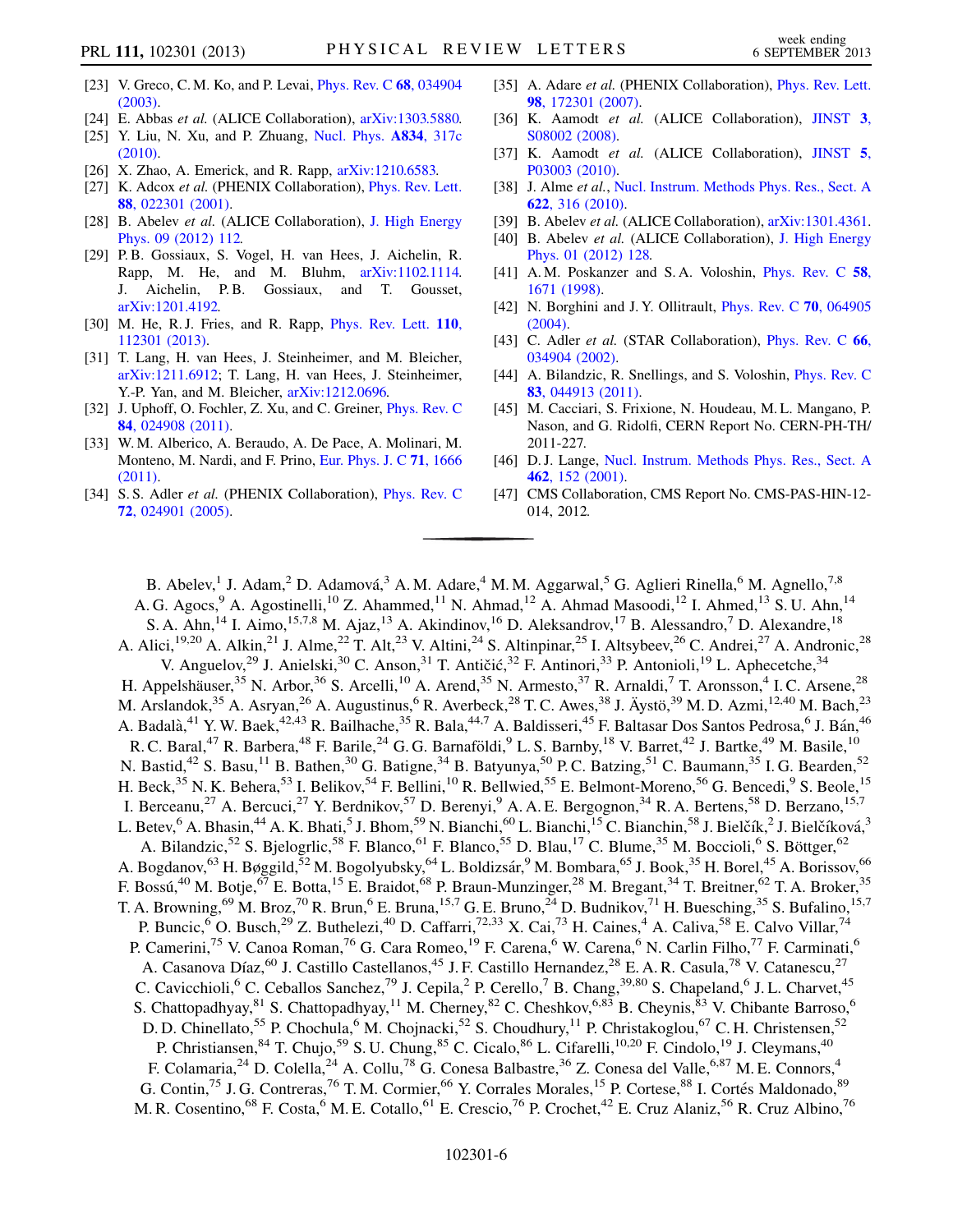E. Cuautle, <sup>90</sup> L. Cunqueiro, <sup>60</sup> A. Dainese, <sup>72,33</sup> R. Dang, <sup>73</sup> A. Danu, <sup>91</sup> S. Das, <sup>92</sup> K. Das, <sup>81</sup> I. Das, <sup>87</sup> D. Das, <sup>81</sup> S. Dash,<sup>53</sup> A. Dash, $^{93}$  S. De, $^{11}$  G. O. V. de Barros, $^{77}$  A. De Caro, $^{94,20}$  G. de Cataldo, $^{95}$  J. de Cuveland, $^{23}$  A. De Falco, $^{78}$ D. De Gruttola, <sup>94,20</sup> H. Delagrange, <sup>34</sup> A. Deloff, <sup>96</sup> N. De Marco, <sup>7</sup> E. Dénes, <sup>9</sup> S. De Pasquale, <sup>94</sup> A. Deppman, <sup>77</sup> G. D'Erasmo,<sup>24</sup> R. de Rooij,<sup>58</sup> M. A. Diaz Corchero,<sup>61</sup> D. Di Bari,<sup>24</sup> T. Dietel,<sup>30</sup> C. Di Giglio,<sup>24</sup> S. Di Liberto,<sup>97</sup> A. Di Mauro, <sup>6</sup> P. Di Nezza, <sup>60</sup> R. Divià, <sup>6</sup> Ø. Djuvsland, <sup>25</sup> A. Dobrin, <sup>66,84,58</sup> T. Dobrowolski, <sup>96</sup> B. Dönigus, <sup>28,35</sup> O. Dordic,<sup>51</sup> A. K. Dubey,<sup>11</sup> A. Dubla,<sup>58</sup> L. Ducroux,<sup>83</sup> P. Dupieux,<sup>42</sup> A. K. Dutta Majumdar,<sup>81</sup> D. Elia,<sup>95</sup> B. G. Elwood,<sup>98</sup> D. Emschermann,<sup>30</sup> H. Engel,<sup>62</sup> B. Erazmus,<sup>6,34</sup> H. A. Erdal,<sup>22</sup> D. Eschweiler,<sup>23</sup> B. Espagnon,<sup>87</sup> M. Estienne,<sup>34</sup> S. Esumi,<sup>59</sup> D. Evans,<sup>18</sup> S. Evdokimov,<sup>64</sup> G. Eyyubova,<sup>51</sup> D. Fabris,<sup>72,33</sup> J. Faivre,<sup>36</sup> D. Falchieri,<sup>10</sup> A. Fantoni,<sup>60</sup> M. Fasel,<sup>29</sup> D. Fehlker,<sup>25</sup> L. Feldkamp,<sup>30</sup> D. Felea,<sup>91</sup> A. Feliciello,<sup>7</sup> B. Fenton-Olsen,<sup>68</sup> G. Feofilov,<sup>26</sup> A. Fernández Téllez,<sup>89</sup> A. Ferretti,<sup>15</sup> A. Festanti,<sup>72</sup> J. Figiel,<sup>49</sup> M. A. S. Figueredo,<sup>77</sup> S. Filchagin,<sup>71</sup> D. Finogeev,<sup>99</sup> F. M. Fionda,<sup>24</sup> E. M. Fiore,<sup>24</sup> E. Floratos,<sup>100</sup> M. Floris,<sup>6</sup> S. Foertsch,<sup>40</sup> P. Foka,<sup>28</sup> S. Fokin,<sup>17</sup> E. Fragiacomo,<sup>101</sup> A. Francescon,<sup>6,72</sup> U. Frankenfeld,<sup>28</sup> U. Fuchs,<sup>6</sup> C. Furget,<sup>36</sup> M. Fusco Girard,<sup>94</sup> J. J. Gaardhøje,<sup>52</sup> M. Gagliardi,<sup>15</sup> A. Gago,<sup>74</sup> M. Gallio,<sup>15</sup> D. R. Gangadharan,<sup>31</sup> P. Ganoti,<sup>38</sup> C. Garabatos,<sup>28</sup> E. Garcia-Solis,<sup>98</sup> C. Gargiulo,<sup>6</sup> I. Garishvili,<sup>1</sup> J. Gerhard,<sup>23</sup> M. Germain,<sup>34</sup> C. Geuna,<sup>45</sup> A. Gheata,<sup>6</sup> M. Gheata,<sup>91,6</sup> B. Ghidini,<sup>24</sup> P. Ghosh,<sup>11</sup> P. Gianotti,<sup>60</sup> P. Giubellino,<sup>6</sup> E. Gladysz-Dziadus,<sup>49</sup> P. Glässel,<sup>29</sup> L. Goerlich,<sup>49</sup> R. Gomez, <sup>102,76</sup> E. G. Ferreiro,<sup>37</sup> P. González-Zamora, <sup>61</sup> S. Gorbunov, <sup>23</sup> A. Goswami, <sup>103</sup> S. Gotovac, <sup>104</sup> L. K. Graczykowski, <sup>105</sup> R. Grajcarek, <sup>29</sup> A. Grelli,<sup>58</sup> C. Grigoras,<sup>6</sup> A. Grigoras,<sup>6</sup> V. Grigoriev,<sup>63</sup> S. Grigoryan,<sup>50</sup> A. Grigoryan,<sup>106</sup> B. Grinyov,<sup>21</sup> N. Grion,<sup>101</sup> P. Gros,<sup>84</sup> J. F. Grosse-Oetringhaus,<sup>6</sup> J.-Y. Grossiord,<sup>83</sup> R. Grosso,<sup>6</sup> F. Guber,<sup>99</sup> R. Guernane,<sup>36</sup> B. Guerzoni,<sup>10</sup> M. Guilbaud,<sup>83</sup> K. Gulbrandsen,<sup>52</sup> H. Gulkanyan,<sup>106</sup> T. Gunji,<sup>107</sup> A. Gupta,<sup>44</sup> R. Gupta,<sup>44</sup> R. Haake,<sup>30</sup> Ø. Haaland,<sup>25</sup> C. Hadjidakis,  $^{87}$  M. Haiduc,  $^{91}$  H. Hamagaki,  $^{107}$  G. Hamar,  $^{9}$  B. H. Han,  $^{108}$  L. D. Hanratty,  $^{18}$  A. Hansen,  $^{52}$ J. W. Harris,<sup>4</sup> A. Harton,<sup>98</sup> D. Hatzifotiadou,<sup>19</sup> S. Hayashi,<sup>107</sup> A. Hayrapetyan,<sup>6,106</sup> S. T. Heckel,<sup>35</sup> M. Heide,<sup>30</sup> H. Helstrup,<sup>22</sup> A. Herghelegiu,<sup>27</sup> G. Herrera Corral,<sup>76</sup> N. Herrmann,<sup>29</sup> B. A. Hess,<sup>109</sup> K. F. Hetland,<sup>22</sup> B. Hicks,<sup>4</sup> B. Hippolyte,<sup>54</sup> Y. Hori,<sup>107</sup> P. Hristov,<sup>6</sup> I. Hřivnáčová,<sup>87</sup> M. Huang,<sup>25</sup> T. J. Humanic,<sup>31</sup> D. S. Hwang,<sup>108</sup> R. Ichou,<sup>42</sup> R. Ilkaev,<sup>71</sup> I. Ilkiv,<sup>96</sup> M. Inaba,<sup>59</sup> E. Incani,<sup>78</sup> P. G. Innocenti,<sup>6</sup> G. M. Innocenti,<sup>15</sup> C. Ionita,<sup>6</sup> M. Ippolitov,<sup>17</sup> M. Irfan,<sup>12</sup> C. Ivan,<sup>28</sup> A. Ivanov,<sup>26</sup> M. Ivanov,<sup>28</sup> V. Ivanov,<sup>57</sup> O. Ivanytskyi,<sup>21</sup> A. Jachołkowski,<sup>48</sup> P.M. Jacobs,<sup>68</sup> C. Jahnke,<sup>77</sup> H. J. Jang,<sup>14</sup> M. A. Janik,<sup>105</sup> P. H. S. Y. Jayarathna,<sup>55</sup> S. Jena,<sup>53</sup> D. M. Jha,<sup>66</sup> R. T. Jimenez Bustamante,<sup>90</sup> P. G. Jones,<sup>18</sup> H. Jung,<sup>43</sup> A. Jusko,<sup>18</sup> A. B. Kaidalov,<sup>16</sup> S. Kalcher,<sup>23</sup> P. Kaliňák,<sup>46</sup> T. Kalliokoski,<sup>39</sup> A. Kalweit,<sup>6</sup> J. H. Kang,<sup>80</sup> V. Kaplin,<sup>63</sup> S. Kar,<sup>11</sup> A. Karasu Uysal,<sup>110</sup> O. Karavichev,<sup>99</sup> T. Karavicheva,<sup>99</sup> E. Karpechev,<sup>99</sup> A. Kazantsev,<sup>17</sup> U. Kebschull,<sup>62</sup> R. Keidel,<sup>111</sup> B. Ketzer,<sup>35,112</sup> S. A. Khan,<sup>11</sup> M. M. Khan,<sup>12</sup> K. H. Khan,<sup>13</sup> P. Khan,<sup>81</sup> A. Khanzadeev,<sup>57</sup> Y. Kharlov,<sup>64</sup> B. Kileng,<sup>22</sup> J. H. Kim,<sup>108</sup> D. W. Kim,<sup>43,14</sup> T. Kim,<sup>80</sup> S. Kim,<sup>108</sup> B. Kim,<sup>80</sup> M. Kim,<sup>80</sup> M. Kim,<sup>43</sup> J. S. Kim,<sup>43</sup> D. J. Kim,<sup>39</sup> S. Kirsch,<sup>23</sup> I. Kisel,<sup>23</sup> S. Kiselev,<sup>16</sup> A. Kisiel,<sup>105</sup> J. L. Klay,<sup>113</sup> J. Klein,<sup>29</sup> C. Klein-Bösing,<sup>30</sup> M. Kliemant,<sup>35</sup> A. Kluge,<sup>6</sup> M. L. Knichel,<sup>28</sup> A. G. Knospe,<sup>114</sup> M. K. Köhler,<sup>28</sup> T. Kollegger,<sup>23</sup> A. Kolojvari,<sup>26</sup> M. Kompaniets,<sup>26</sup> V. Kondratiev,<sup>26</sup> N. Kondratyeva,<sup>63</sup> A. Konevskikh,<sup>99</sup> V. Kovalenko,<sup>26</sup> M. Kowalski,<sup>49</sup> S. Kox,<sup>36</sup> G. Koyithatta Meethaleveedu,<sup>53</sup> J. Kral,<sup>39</sup> I. Králik,<sup>46</sup> F. Kramer,<sup>35</sup> A. Kravčáková,<sup>65</sup> M. Krelina,<sup>2</sup> M. Kretz,<sup>23</sup> M. Krivda,<sup>18,46</sup> F. Krizek,<sup>39</sup> M. Krus,<sup>2</sup> E. Kryshen,<sup>57</sup> M. Krzewicki,<sup>28</sup> V. Kucera,<sup>3</sup> Y. Kucheriaev,<sup>17</sup> T. Kugathasan,<sup>6</sup> C. Kuhn,<sup>54</sup> P. G. Kuijer,<sup>67</sup> I. Kulakov,<sup>35</sup> J. Kumar,<sup>53</sup> P. Kurashvili,<sup>96</sup> A. B. Kurepin,<sup>99</sup> A. Kurepin,<sup>99</sup> A. Kuryakin,<sup>71</sup> S. Kushpil,<sup>3</sup> V. Kushpil,<sup>3</sup> H. Kvaerno,<sup>51</sup> M. J. Kweon,<sup>29</sup> Y. Kwon,<sup>80</sup> P. Ladrón de Guevara, <sup>90</sup> C. Lagana Fernandes,<sup>77</sup> I. Lakomov, <sup>87</sup> R. Langoy,<sup>115</sup> S. L. La Pointe,<sup>58</sup> C. Lara,<sup>62</sup> A. Lardeux, <sup>34</sup> P. La Rocca, <sup>48</sup> R. Lea, <sup>75</sup> M. Lechman, <sup>6</sup> S. C. Lee, <sup>43</sup> G. R. Lee, <sup>18</sup> I. Legrand, <sup>6</sup> J. Lehnert, <sup>35</sup> R. C. Lemmon,<sup>116</sup> M. Lenhardt,<sup>28</sup> V. Lenti,<sup>95</sup> H. León,<sup>56</sup> M. Leoncino,<sup>15</sup> I. León Monzón,<sup>102</sup> P. Lévai,<sup>9</sup> S. Li,<sup>42,73</sup> J. Lien,<sup>25,115</sup> R. Lietava,<sup>18</sup> S. Lindal,<sup>51</sup> V. Lindenstruth,<sup>23</sup> C. Lippmann,<sup>28,6</sup> M. A. Lisa,<sup>31</sup> H. M. Ljunggren,<sup>84</sup> D. F. Lodato,<sup>58</sup> P. I. Loenne,<sup>25</sup> V. R. Loggins,<sup>66</sup> V. Loginov,<sup>63</sup> D. Lohner,<sup>29</sup> C. Loizides,<sup>68</sup> K. K. Loo,<sup>39</sup> X. Lopez,<sup>42</sup> E. López Torres,<sup>79</sup> G. Løvhøiden,<sup>51</sup> X.-G. Lu,<sup>29</sup> P. Luettig,<sup>35</sup> M. Lunardon,<sup>72</sup> J. Luo,<sup>73</sup> G. Luparello,<sup>58</sup> C. Luzzi,<sup>6</sup> R. Ma,<sup>4</sup> K. Ma,<sup>73</sup> D. M. Madagodahettige-Don,<sup>55</sup> A. Maevskaya,<sup>99</sup> M. Mager,<sup>117,6</sup> D. P. Mahapatra,<sup>47</sup> A. Maire,<sup>29</sup> M. Malaev,<sup>57</sup> I. Maldonado Cervantes,<sup>90</sup> L. Malinina,<sup>50,118</sup> D. Mal'Kevich,<sup>16</sup> P. Malzacher,<sup>28</sup> A. Mamonov,<sup>71</sup> L. Manceau,  $^7$  L. Mangotra,  $^{44}$  V. Manko,  $^{17}$  F. Manso,  $^{42}$  V. Manzari,  $^{95}$  M. Marchisone,  $^{42,15}$  J. Mareš,  $^{119}$ G. V. Margagliotti,<sup>75,101</sup> A. Margotti,<sup>19</sup> A. Marín,<sup>28</sup> C. Markert,<sup>114</sup> M. Marquard,<sup>35</sup> I. Martashvili,<sup>120</sup> N. A. Martin,<sup>28</sup> J. Martin Blanco,<sup>34</sup> P. Martinengo,<sup>6</sup> M. I. Martínez,<sup>89</sup> G. Martínez García,<sup>34</sup> Y. Martynov,<sup>21</sup> A. Mas,<sup>34</sup> S. Masciocchi,<sup>28</sup> M. Masera,<sup>15</sup> A. Masoni,<sup>86</sup> L. Massacrier,<sup>34</sup> A. Mastroserio,<sup>24</sup> A. Matyja,<sup>49</sup> C. Mayer,<sup>49</sup> J. Mazer,<sup>120</sup> R. Mazumder,<sup>121</sup> M. A. Mazzoni,<sup>97</sup> F. Meddi,<sup>122</sup> A. Menchaca-Rocha,<sup>56</sup> J. Mercado Pérez,<sup>29</sup> M. Meres,<sup>70</sup> Y. Miake,<sup>59</sup> K. Mikhaylov,<sup>50,16</sup> L. Milano,<sup>6,15</sup> J. Milosevic,<sup>51,123</sup> A. Mischke,<sup>58</sup> A. N. Mishra,<sup>103,121</sup> D. Miskowiec,<sup>28</sup> C. Mitu,<sup>91</sup>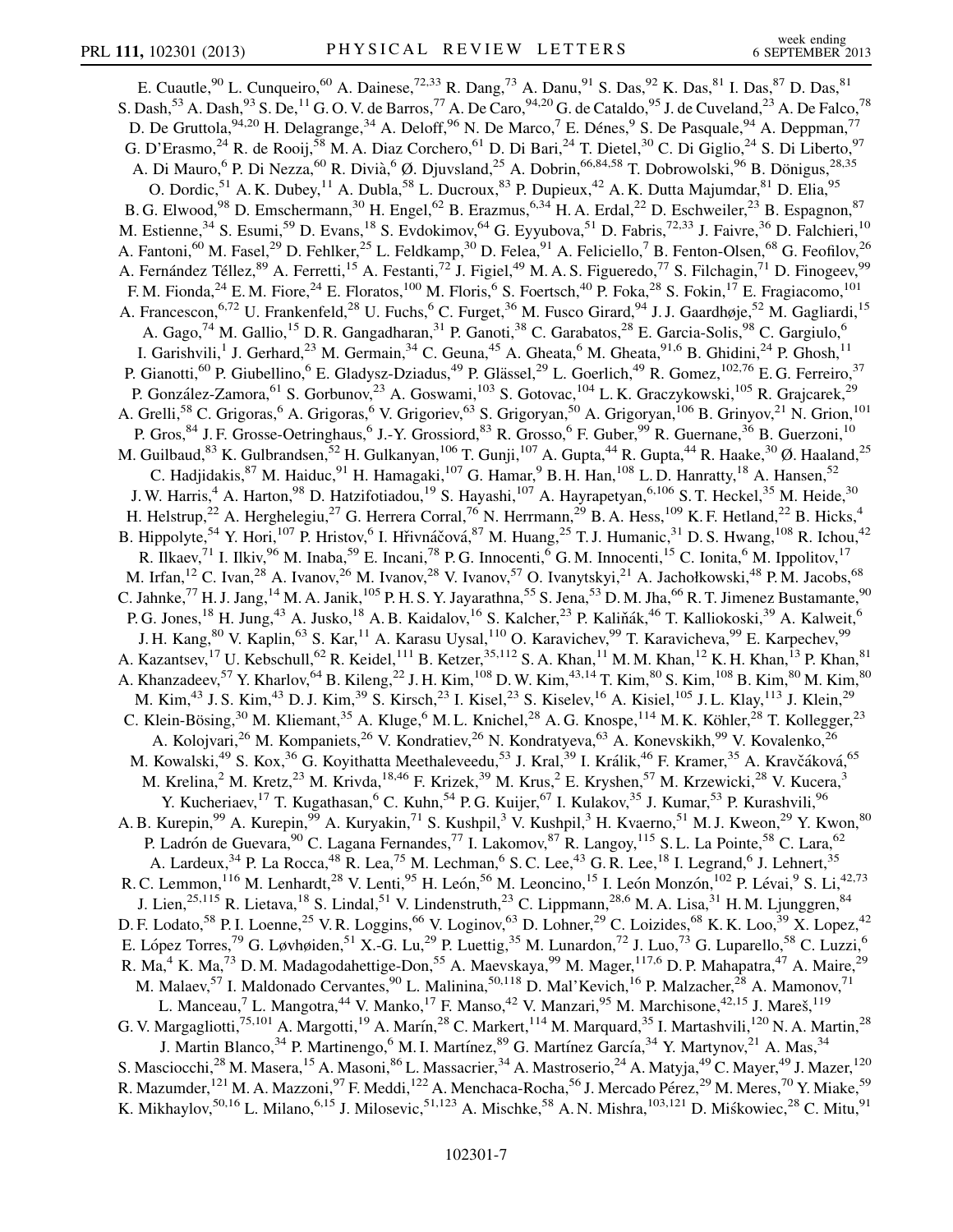S. Mizuno,<sup>59</sup> J. Mlynarz,<sup>66</sup> B. Mohanty,<sup>11,124</sup> L. Molnar,<sup>9,54</sup> L. Montaño Zetina,<sup>76</sup> M. Monteno,<sup>7</sup> E. Montes,<sup>61</sup> T. Moon,  $80$  M. Morando,  $72$  D. A. Moreira De Godoy,  $77$  S. Moretto,  $72$  A. Morreale,  $39$  A. Morsch,  $6$  V. Muccifora,  $60$ E. Mudnic,<sup>104</sup> S. Muhuri,<sup>11</sup> M. Mukherjee,<sup>11</sup> H. Müller,<sup>6</sup> M. G. Munhoz,<sup>77</sup> S. Murray,<sup>40</sup> L. Musa,<sup>6</sup> J. Musinsky,<sup>46</sup> B. K. Nandi,<sup>53</sup> R. Nania,<sup>19</sup> E. Nappi,<sup>95</sup> C. Nattrass,<sup>120</sup> T. K. Nayak,<sup>11</sup> S. Nazarenko,<sup>71</sup> A. Nedosekin,<sup>16</sup> M. Nicassio,<sup>24,28</sup> M. Niculescu,<sup>91,6</sup> B. S. Nielsen,<sup>52</sup> T. Niida,<sup>59</sup> S. Nikolaev,<sup>17</sup> V. Nikolic,<sup>32</sup> S. Nikulin,<sup>17</sup> V. Nikulin,<sup>57</sup> B. S. Nilsen,<sup>82</sup> M. S. Nilsson,<sup>51</sup> F. Noferini,<sup>19,20</sup> P. Nomokonov,<sup>50</sup> G. Nooren,<sup>58</sup> A. Nyanin,<sup>17</sup> A. Nyatha,<sup>53</sup> C. Nygaard,<sup>52</sup> J. Nystrand,<sup>25</sup> A. Ochirov,<sup>26</sup> H. Oeschler,<sup>117,6,29</sup> S. K. Oh,<sup>43</sup> S. Oh,<sup>4</sup> J. Oleniacz,<sup>105</sup> A. C. Oliveira Da Silva,<sup>77</sup> J. Onderwaater,<sup>28</sup> C. Oppedisano,<sup>7</sup> A. Ortiz Velasquez,<sup>84,90</sup> G. Ortona,<sup>15</sup> A. Oskarsson,<sup>84</sup> P. Ostrowski,<sup>105</sup> J. Otwinowski,<sup>28</sup> K. Oyama,<sup>29</sup> K. Ozawa,<sup>107</sup> Y. Pachmayer,<sup>29</sup> M. Pachr,<sup>2</sup> F. Padilla,<sup>15</sup> P. Pagano,<sup>94</sup> G. Paić, <sup>90</sup> F. Painke, <sup>23</sup> C. Pajares, <sup>37</sup> S. K. Pal, <sup>11</sup> A. Palaha, <sup>18</sup> A. Palmeri, <sup>41</sup> V. Papikyan, <sup>106</sup> G. S. Pappalardo, <sup>41</sup> W. J. Park,<sup>28</sup> A. Passfeld,<sup>30</sup> D. I. Patalakha,<sup>64</sup> V. Paticchio,<sup>95</sup> B. Paul,<sup>81</sup> A. Pavlinov,<sup>66</sup> T. Pawlak,<sup>105</sup> T. Peitzmann,<sup>58</sup> H. Pereira Da Costa,<sup>45</sup> E. Pereira De Oliveira Filho,<sup>77</sup> D. Peresunko,<sup>17</sup> C. E. Pérez Lara,<sup>67</sup> D. Perrino,<sup>24</sup> W. Peryt,<sup>105</sup> A. Pesci,<sup>19</sup> Y. Pestov,<sup>125</sup> V. Petráček,<sup>2</sup> M. Petran,<sup>2</sup> M. Petris,<sup>27</sup> P. Petrov,<sup>18</sup> M. Petrovici,<sup>27</sup> C. Petta,<sup>48</sup> S. Piano,<sup>101</sup> M. Pikna,<sup>70</sup> P. Pillot,<sup>34</sup> O. Pinazza,<sup>6</sup> L. Pinsky,<sup>55</sup> N. Pitz,<sup>35</sup> D. B. Piyarathna,<sup>55</sup> M. Planinic,<sup>32</sup> M. Płoskoń,<sup>68</sup> J. Pluta,<sup>105</sup> T. Pocheptsov,<sup>50</sup> S. Pochybova,<sup>9</sup> P.L. M. Podesta-Lerma,<sup>102</sup> M. G. Poghosyan,<sup>6</sup> K. Polák,<sup>119</sup> B. Polichtchouk,<sup>64</sup> N. Poljak,<sup>58,32</sup> A. Pop,<sup>27</sup> S. Porteboeuf-Houssais,<sup>42</sup> V. Pospíšil,<sup>2</sup> B. Potukuchi,<sup>44</sup> S. K. Prasad,<sup>66</sup> R. Preghenella,<sup>19,20</sup> F. Prino,<sup>7</sup> C. A. Pruneau,<sup>66</sup> I. Pshenichnov,<sup>99</sup> G. Puddu,<sup>78</sup> V. Punin,<sup>71</sup> J. Putschke,<sup>66</sup> H. Qvigstad,<sup>51</sup> A. Rachevski,<sup>101</sup> A. Rademakers,<sup>6</sup> J. Rak,<sup>39</sup> A. Rakotozafindrabe,<sup>45</sup> L. Ramello,<sup>88</sup> S. Raniwala,<sup>103</sup> R. Raniwala,<sup>103</sup> S. S. Räsänen,<sup>39</sup> B. T. Rascanu,<sup>35</sup> D. Rathee,<sup>5</sup> W. Rauch,<sup>6</sup> A. W. Rauf,<sup>13</sup> V. Razazi,<sup>78</sup> K. F. Read,<sup>120</sup> J. S. Real,<sup>36</sup> K. Redlich,<sup>96,126</sup> R. J. Reed,<sup>4</sup> A. Rehman,<sup>25</sup> P. Reichelt,<sup>35</sup> M. Reicher,<sup>58</sup> F. Reidt,<sup>29</sup> R. Renfordt,<sup>35</sup> A. R. Reolon,<sup>60</sup> A. Reshetin,<sup>99</sup> F. Rettig,<sup>23</sup> J.-P. Revol,<sup>6</sup> K. Reygers,<sup>29</sup> L. Riccati,<sup>7</sup> R. A. Ricci,<sup>127</sup> T. Richert,<sup>84</sup> M. Richter,<sup>51</sup> P. Riedler,<sup>6</sup> W. Riegler,<sup>6</sup> F. Riggi,<sup>48,41</sup> A. Rivetti,<sup>7</sup> M. Rodríguez Cahuantzi,<sup>89</sup> A. Rodriguez Manso,<sup>67</sup> K. Røed,<sup>25,51</sup> E. Rogochaya,<sup>50</sup> D. Rohr,<sup>23</sup> D. Röhrich,<sup>25</sup> R. Romita,<sup>28,116</sup> F. Ronchetti,<sup>60</sup> P. Rosnet,<sup>42</sup> S. Rossegger,<sup>6</sup> A. Rossi,<sup>6</sup> C. Roy,<sup>54</sup> P. Roy,<sup>81</sup> A. J. Rubio Montero,<sup>61</sup> R. Rui,<sup>75</sup> R. Russo,<sup>15</sup> E. Ryabinkin,<sup>17</sup> A. Rybicki,<sup>49</sup> S. Sadovsky,<sup>64</sup> K. Šafařík,<sup>6</sup> R. Sahoo,<sup>121</sup> P. K. Sahu,<sup>47</sup> J. Saini,<sup>11</sup> H. Sakaguchi,<sup>128</sup> S. Sakai,<sup>68,60</sup> D. Sakata,<sup>59</sup> C. A. Salgado,<sup>37</sup> J. Salzwedel,<sup>31</sup> S. Sambyal,<sup>44</sup> V. Samsonov,<sup>57</sup> X. Sanchez Castro,<sup>54</sup> L. Šándor,<sup>46</sup> A. Sandoval,<sup>56</sup> M. Sano,<sup>59</sup> G. Santagati,<sup>48</sup> R. Santoro,<sup>6,20</sup> D. Sarkar,<sup>11</sup> E. Scapparone,<sup>19</sup> F. Scarlassara,<sup>72</sup> R. P. Scharenberg,<sup>69</sup> C. Schiaua,<sup>27</sup> R. Schicker,<sup>29</sup> C. Schmidt,<sup>28</sup> H. R. Schmidt,<sup>109</sup> S. Schuchmann,<sup>35</sup> J. Schukraft,<sup>6</sup> T. Schuster,<sup>4</sup> Y. Schutz, <sup>6,34</sup> K. Schwarz, <sup>28</sup> K. Schweda, <sup>28</sup> G. Scioli, <sup>10</sup> E. Scomparin, <sup>7</sup> R. Scott, <sup>120</sup> P. A. Scott, <sup>18</sup> G. Segato, <sup>72</sup> I. Selyuzhenkov,<sup>28</sup> S. Senyukov,<sup>54</sup> J. Seo,<sup>85</sup> S. Serci,<sup>78</sup> E. Serradilla,<sup>61,56</sup> A. Sevcenco,<sup>91</sup> A. Shabetai,<sup>34</sup> G. Shabratova,<sup>50</sup> R. Shahoyan,<sup>6</sup> S. Sharma,<sup>44</sup> N. Sharma,<sup>120</sup> S. Rohni,<sup>44</sup> K. Shigaki,<sup>128</sup> K. Shtejer,<sup>79</sup> Y. Sibiriak,<sup>17</sup> S. Siddhanta, <sup>86</sup> T. Siemiarczuk, <sup>96</sup> D. Silvermyr, <sup>38</sup> C. Silvestre, <sup>36</sup> G. Simatovic, <sup>90,32</sup> G. Simonetti, <sup>6</sup> R. Singaraju, <sup>11</sup> R. Singh,<sup>44</sup> S. Singha,<sup>11,124</sup> V. Singhal,<sup>11</sup> T. Sinha,<sup>81</sup> B. C. Sinha,<sup>11</sup> B. Sitar,<sup>70</sup> M. Sitta,<sup>88</sup> T. B. Skaali,<sup>51</sup> K. Skjerdal,<sup>25</sup> R. Smakal,<sup>2</sup> N. Smirnov,<sup>4</sup> R. J. M. Snellings,<sup>58</sup> C. Søgaard,<sup>84</sup> R. Soltz,<sup>1</sup> M. Song,<sup>80</sup> J. Song,<sup>85</sup> C. Soos,<sup>6</sup> F. Soramel,<sup>72</sup> I. Sputowska,<sup>49</sup> M. Spyropoulou-Stassinaki,<sup>100</sup> B.K. Srivastava,<sup>69</sup> J. Stachel,<sup>29</sup> I. Stan,<sup>91</sup> G. Stefanek,<sup>96</sup> M. Steinpreis,<sup>31</sup> E. Stenlund,<sup>84</sup> G. Steyn,<sup>40</sup> J. H. Stiller,<sup>29</sup> D. Stocco,<sup>34</sup> M. Stolpovskiy,<sup>64</sup> P. Strmen,<sup>70</sup> A. A. P. Suaide,<sup>77</sup> M. A. Subieta Vásquez,<sup>15</sup> T. Sugitate,<sup>128</sup> C. Suire,<sup>87</sup> M. Suleymanov,<sup>13</sup> R. Sultanov,<sup>16</sup> M. Šumbera,<sup>3</sup> T. Susa,<sup>32</sup> T. J. M. Symons,<sup>68</sup> A. Szanto de Toledo,<sup>77</sup> I. Szarka,<sup>70</sup> A. Szczepankiewicz,<sup>6</sup> M. Szymański,<sup>105</sup> J. Takahashi,<sup>93</sup> M. A. Tangaro,<sup>24</sup> J. D. Tapia Takaki,<sup>87</sup> A. Tarantola Peloni,<sup>35</sup> A. Tarazona Martinez,<sup>6</sup> A. Tauro,<sup>6</sup> G. Tejeda Muñoz,<sup>89</sup> A. Telesca,<sup>6</sup> A. Ter Minasyan,<sup>17</sup> C. Terrevoli,<sup>24</sup> J. Thäder,<sup>28</sup> D. Thomas,<sup>58</sup> R. Tieulent,<sup>83</sup> A. R. Timmins,<sup>55</sup> D. Tlusty,<sup>2</sup> A. Toia,<sup>23,72,33</sup> H. Torii,<sup>107</sup> L. Toscano,<sup>7</sup> V. Trubnikov,<sup>21</sup> D. Truesdale,<sup>31</sup> W. H. Trzaska,<sup>39</sup> T. Tsuji,<sup>107</sup> A. Tumkin,<sup>71</sup> R. Turrisi,<sup>33</sup> T. S. Tveter,<sup>51</sup> J. Ulery,<sup>35</sup> K. Ullaland,<sup>25</sup> J. Ulrich,<sup>129,62</sup> A. Uras,<sup>83</sup> G. M. Urciuoli,<sup>97</sup> G. L. Usai,<sup>78</sup> M. Vajzer,<sup>2,3</sup> M. Vala,<sup>50,46</sup> L. Valencia Palomo,<sup>87</sup> S. Vallero,<sup>15</sup> P. Vande Vyvre,<sup>6</sup> J. W. Van Hoorne,<sup>6</sup> M. van Leeuwen,<sup>58</sup> L. Vannucci,<sup>127</sup> A. Vargas,<sup>89</sup> R. Varma,<sup>53</sup> M. Vasileiou,<sup>100</sup> A. Vasiliev,<sup>17</sup> V. Vechernin,<sup>26</sup> M. Veldhoen,<sup>58</sup> M. Venaruzzo,<sup>75</sup> E. Vercellin,<sup>15</sup> S. Vergara,<sup>89</sup> R. Vernet,<sup>130</sup> M. Verweij,<sup>58</sup> L. Vickovic,<sup>104</sup> G. Viesti,<sup>72</sup> J. Viinikainen,<sup>39</sup> Z. Vilakazi,<sup>40</sup> O. Villalobos Baillie,<sup>18</sup> A. Vinogradov,<sup>17</sup> Y. Vinogradov,<sup>71</sup> L. Vinogradov,<sup>26</sup> T. Virgili,<sup>94</sup> Y. P. Viyogi,<sup>11</sup> A. Vodopyanov,<sup>50</sup> M. A. Völkl,<sup>29</sup> S. Voloshin,<sup>66</sup> K. Voloshin,<sup>16</sup> G. Volpe,<sup>6</sup> B. von Haller,<sup>6</sup> I. Vorobyev,<sup>26</sup> D. Vranic,<sup>28,6</sup> J. Vrláková,<sup>65</sup> B. Vulpescu,<sup>42</sup> A. Vyushin,<sup>71</sup> B. Wagner,<sup>25</sup> V. Wagner,<sup>2</sup> Y. Wang,<sup>73</sup> M. Wang,<sup>73</sup> Y. Wang,<sup>29</sup> K. Watanabe,<sup>59</sup> M. Weber,<sup>55</sup> J. P. Wessels,<sup>30</sup> U. Westerhoff,<sup>30</sup> J. Wiechula,<sup>109</sup> J. Wikne,<sup>51</sup> M. Wilde,<sup>30</sup> G. Wilk,<sup>96</sup> M. C. S. Williams,<sup>19</sup> B. Windelband,<sup>29</sup> M. Winn,<sup>29</sup> C. G. Yaldo,<sup>66</sup> Y. Yamaguchi,<sup>107</sup> S. Yang,<sup>25</sup> H. Yang,<sup>45,58</sup> P. Yang,<sup>73</sup> S. Yasnopolskiy,<sup>17</sup>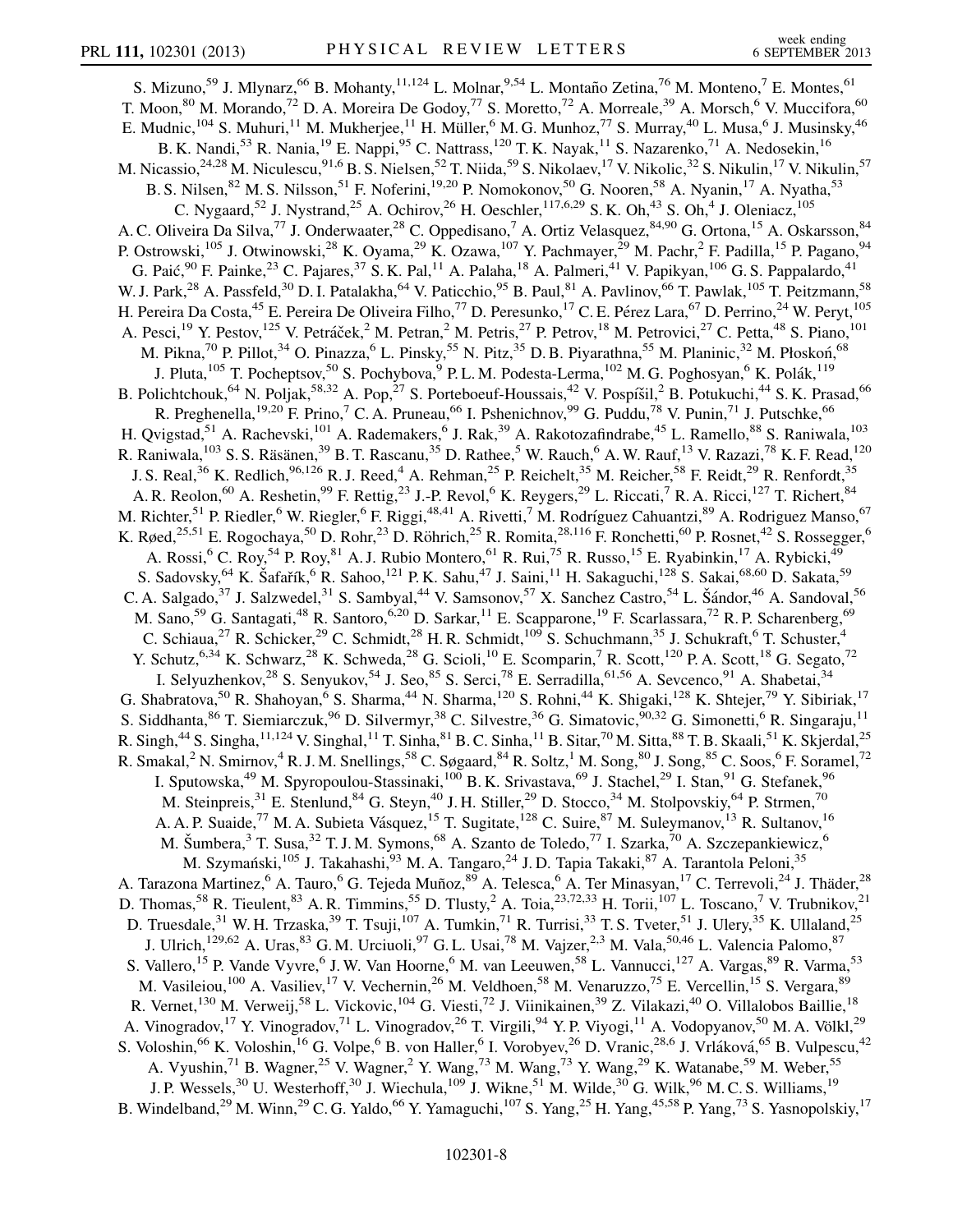J. Yi,<sup>85</sup> Z. Yin,<sup>73</sup> I.-K. Yoo,<sup>85</sup> J. Yoon,<sup>80</sup> X. Yuan,<sup>73</sup> I. Yushmanov,<sup>17</sup> V. Zaccolo,<sup>52</sup> C. Zach,<sup>2</sup> C. Zampolli,<sup>19</sup> S. Zaporozhets,<sup>50</sup> A. Zarochentsev,<sup>26</sup> P. Závada,<sup>119</sup> N. Zaviyalov,<sup>71</sup> H. Zbroszczyk,<sup>105</sup> P. Zelnicek,<sup>62</sup> I. S. Zgura,<sup>91</sup> M. Zhalov, $^{57}$  Y. Zhang, $^{73}$  H. Zhang, $^{73}$  X. Zhang, $^{68,42,73}$  D. Zhou, $^{73}$  Y. Zhou, $^{58}$  F. Zhou, $^{73}$  H. Zhu, $^{73}$  J. Zhu, $^{73}$  X. Zhu, $^{73}$ J. Zhu,<sup>73</sup> A. Zichichi,<sup>10,20</sup> A. Zimmermann,<sup>29</sup> G. Zinovjev,<sup>21</sup> Y. Zoccarato,<sup>83</sup> M. Zynovyev,<sup>21</sup> and M. Zyzak<sup>35</sup>

(ALICE Collaboration)

 ${}^{1}$ Lawrence Livermore National Laboratory, Livermore, California, USA <sup>1</sup>Lawrence Livermore National Laboratory, Livermore, California, USA<br><sup>2</sup>Eaculty of Nuclear Sciences and Physical Engineering, Czech Technical University in Prague

Faculty of Nuclear Sciences and Physical Engineering, Czech Technical University in Prague, Prague, Czech Republic<br><sup>3</sup>Nuclear Physics Institute, Academy of Sciences of the Czech Republic, Peă y Prahy Czech Republic

 $N$ uclear Physics Institute, Academy of Sciences of the Czech Republic,  $\check{R}$ ež u Prahy, Czech Republic

<sup>4</sup>Yale University, New Haven, Connecticut, USA

 $5$ Physics Department, Panjab University, Chandigarh, India

 ${}^{6}$ European Organization for Nuclear Research (CERN), Geneva, Switzerland

<sup>7</sup>Sezione INFN, Turin, Italy *<sup>8</sup>Politecnico di Torino, Turin, Italy* 

<sup>8</sup>Politecnico di Torino, Turin, Italy<br><sup>9</sup>Wigner Research Centre for Physics, Hungarian Academy of Sciences, Budapest, Hungary

<sup>10</sup>Dipartimento di Fisica e Astronomia dell'Università and Sezione INFN, Bologna, Italy<br><sup>11</sup>Variable Energy Cyclotron Centre, Kolkata, India<br><sup>12</sup>Department of Physics Aligarh Muslim University, Aligarh, India<br><sup>13</sup>COMSATS

<sup>18</sup>School of Physics and Astronomy, University of Birmingham, Birmingham, United Kingdom<br><sup>19</sup>Sezione INFN, Bologna, Italy<br><sup>20</sup>Centro Fermi-Museo Storico della Fisica e Centro Studi e Ricerche "Enrico Fermi," Rome, Italy<br>

<sup>26</sup>V. Fock Institute for Physics, St. Petersburg State University, St. Petersburg, Russia<sup>27</sup>National Institute for Physics and Nuclear Engineering, Bucharest, Romania

<sup>27</sup>National Institute for Physics and Nuclear Engineering, Bucharest, Romania<br><sup>28</sup>Research Division and ExtreMe Matter Institute EMMI, GSI Helmholtzzentrum für Schwerionenforschung, Darmstadt, Germany<br><sup>29</sup>Physikalisches

Institut Polytechnique de Grenoble, Grenoble, France<br><sup>37</sup>Departamento de Física de Partículas and IGFAE, Universidad de Santiago de Compostela, Santiago de Compostela, Spain<br><sup>38</sup>Oak Ridge National Laboratory, Oak Ridge, T

Clermont-Ferrand, France<br>
<sup>43</sup>Gangneung-Wonju National University, Gangneung, South Korea<br>
<sup>44</sup>Physics Department, University of Jammu, Jammu, India<br>
<sup>45</sup>Commissariat à l'Energie Atomique, IRFU, Saclay, France<br>
<sup>46</sup>Institu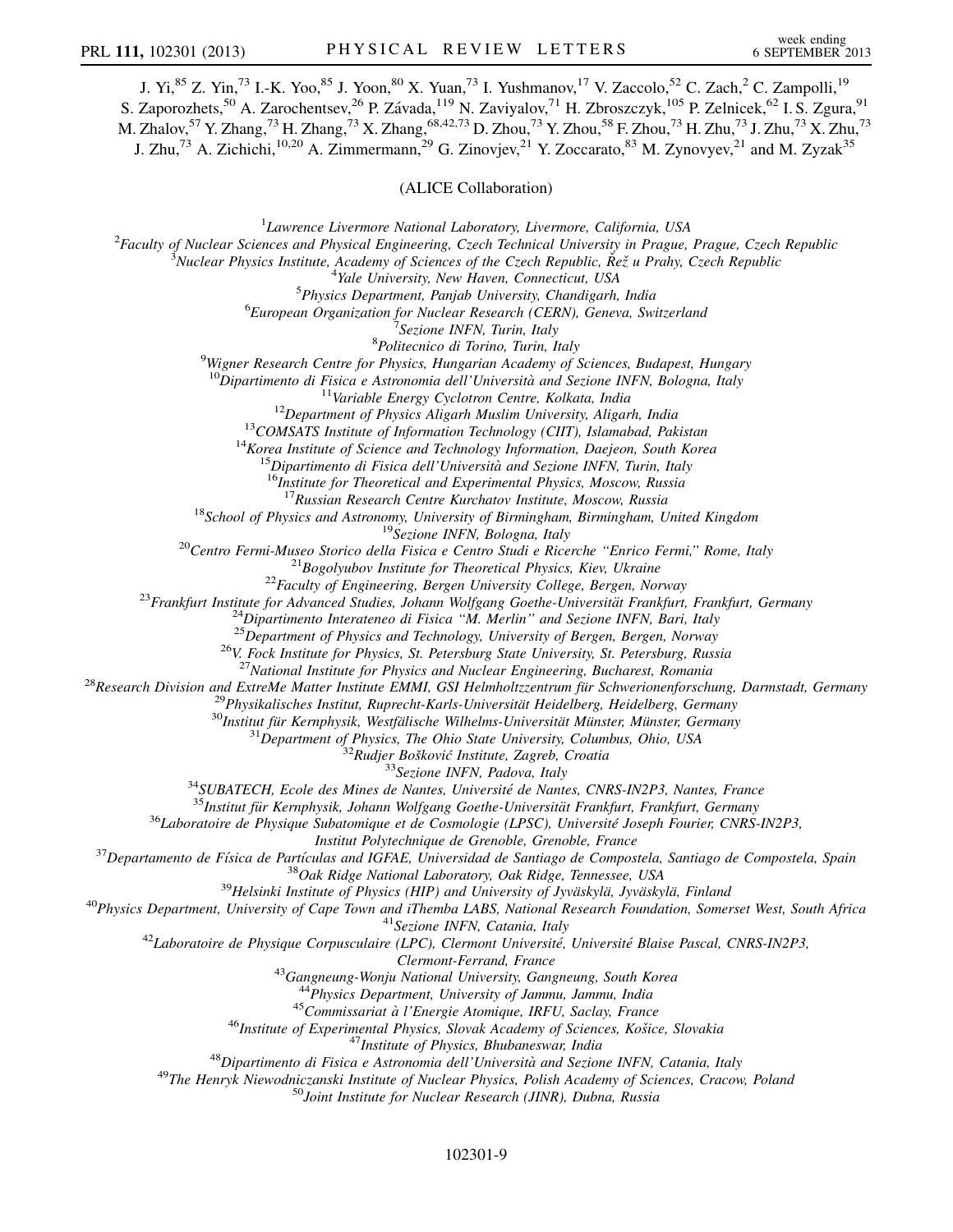$\begin{array}{c} \text{^{51}Department of Physics, University of Oslo, Oslo, Norway} \\ \text{^{52}Niels Bohr Institute, University of Copenhagen, Copenhagen, Denmark} \\ \text{^{53}Indian Institute of Technology Bombagn, Chapman, Denmark} \\ \text{^{54}Insitinu Pluridisciplinaire Hubert Curien (IPHC), University of Houston, Texas, USA \\ \text{^{55}University of Houston, Houston, Texas, USA} \\ \text{^{56}Instituto de Física, University of Houston, Houston, Texas, USA} \\ \text{^{57}Petersburg Nuclear Physics and Institute for Subatomic and Aufonoma de México, Mexico City, Mexico} \\ \text{^{57}Petersburg Nuclear Physics, and Institute for Subatomic Physics, and Institute for Subatomic Physics of Urecht University, Utrecht, Netherlands} \\$ <sup>64</sup>Institute for High Energy Physics, Protvino, Russia<br><sup>65</sup>Faculty of Science, P.J. Šafárik University, Košice, Slovakia<br><sup>66</sup>Wayne State University, Detroit, Michigan, USA<br><sup>67</sup>Nikhef, National Institute for Subatomic Phy <sup>68</sup>Lawrence Berkeley National Laboratory, Berkeley, California, USA<br>
<sup>68</sup> Lawrence Berkeley National Laboratory, Berkeley, California, USA<br>
<sup>79</sup> Paculty of Mathematics. Physics and Informatics, Comenius University, Brati  $\begin{array}{r} \begin{array}{r} \begin{array}{r} \text{89} \end{array} \begin{array}{r} \text{89} \end{array} \begin{array}{r} \text{89} \end{array} \begin{array}{r} \text{89} \end{array} \begin{array}{r} \text{50} \end{array} \begin{array}{r} \text{81} \end{array} \begin{array}{r} \text{81} \end{array} \begin{array}{r} \text{81} \end{array} \begin{array}{r} \text{81} \end{array} \begin{array}{r} \text{81} \end{array} \begin{r} \text{81} \end{array} \begin{array}{r} \text{$ <sup>108</sup>Department of Physics, Sejong University, Seoul, South Korea<sup>109</sup>Eberhard Karls Universität Tübingen, Tübingen, Germany <sup>110</sup>KTO Karatay University, Konya, Turkey

102301-10